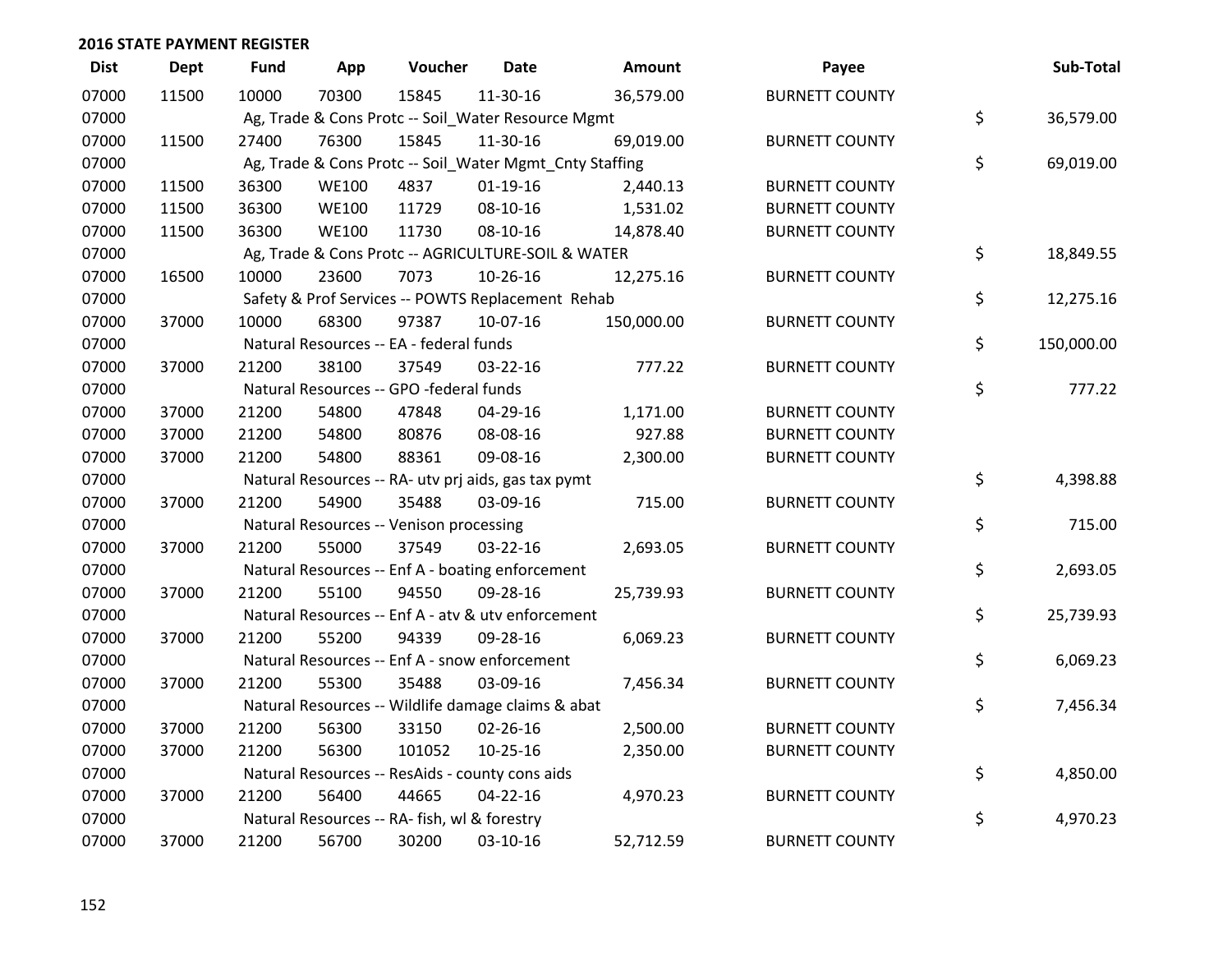| <b>Dist</b> | Dept  | <b>Fund</b> | App   | Voucher                                   | <b>Date</b>                                         | <b>Amount</b> | Payee                 | Sub-Total        |
|-------------|-------|-------------|-------|-------------------------------------------|-----------------------------------------------------|---------------|-----------------------|------------------|
| 07000       |       |             |       |                                           | Natural Resources -- ResAids - county forest loans  |               |                       | \$<br>52,712.59  |
| 07000       | 37000 | 21200       | 57200 | 37189                                     | 04-08-16                                            | 34,463.80     | <b>BURNETT COUNTY</b> |                  |
| 07000       | 37000 | 21200       | 57200 | 114723                                    | 12-19-16                                            | 17,480.00     | <b>BURNETT COUNTY</b> |                  |
| 07000       |       |             |       |                                           | Natural Resources -- ResAids - cnty forst & admin   |               |                       | \$<br>51,943.80  |
| 07000       | 37000 | 21200       | 57400 | 88364                                     | 09-06-16                                            | 10,656.50     | <b>BURNETT COUNTY</b> |                  |
| 07000       | 37000 | 21200       | 57400 | 102857                                    | 10-28-16                                            | 16,500.00     | <b>BURNETT COUNTY</b> |                  |
| 07000       | 37000 | 21200       | 57400 | 105217                                    | 11-07-16                                            | 48,039.00     | <b>BURNETT COUNTY</b> |                  |
| 07000       | 37000 | 21200       | 57400 | 105221                                    | 11-07-16                                            | 26,250.00     | <b>BURNETT COUNTY</b> |                  |
| 07000       |       |             |       |                                           | Natural Resources -- RA- cnty snow trail & area aid |               |                       | \$<br>101,445.50 |
| 07000       | 37000 | 21200       | 57500 | 82784                                     | 08-11-16                                            | 29,625.00     | <b>BURNETT COUNTY</b> |                  |
| 07000       | 37000 | 21200       | 57500 | 88364                                     | 09-06-16                                            | 18,968.50     | <b>BURNETT COUNTY</b> |                  |
| 07000       | 37000 | 21200       | 57500 | 116647                                    | $12 - 27 - 16$                                      | 722.50        | <b>BURNETT COUNTY</b> |                  |
| 07000       |       |             |       |                                           | Natural Resources -- RA- snowmobile trail areas     |               |                       | \$<br>49,316.00  |
| 07000       | 37000 | 21200       | 57600 | 79752                                     | 08-02-16                                            | 6,020.00      | <b>BURNETT COUNTY</b> |                  |
| 07000       | 37000 | 21200       | 57600 | 80878                                     | 08-08-16                                            | 17,500.00     | <b>BURNETT COUNTY</b> |                  |
| 07000       | 37000 | 21200       | 57600 | 87945                                     | 09-01-16                                            | 343.20        | <b>BURNETT COUNTY</b> |                  |
| 07000       | 37000 | 21200       | 57600 | 87947                                     | 09-01-16                                            | 6,020.00      | <b>BURNETT COUNTY</b> |                  |
| 07000       | 37000 | 21200       | 57600 | 88362                                     | 09-06-16                                            | 13,800.00     | <b>BURNETT COUNTY</b> |                  |
| 07000       | 37000 | 21200       | 57600 | 105215                                    | 11-07-16                                            | 48,039.00     | <b>BURNETT COUNTY</b> |                  |
| 07000       |       |             |       |                                           | Natural Resources -- RA- atv prj aids, gas tax pymt |               |                       | \$<br>91,722.20  |
| 07000       | 37000 | 21200       | 57700 | 72090                                     | 07-07-16                                            | 2,411.75      | <b>BURNETT COUNTY</b> |                  |
| 07000       | 37000 | 21200       | 57700 | 95647                                     | 10-03-16                                            | 11,263.50     | <b>BURNETT COUNTY</b> |                  |
| 07000       | 37000 | 21200       | 57700 | 114301                                    | 12-15-16                                            | 6,156.46      | <b>BURNETT COUNTY</b> |                  |
| 07000       | 37000 | 21200       | 57700 | 116645                                    | $12 - 27 - 16$                                      | 699.50        | <b>BURNETT COUNTY</b> |                  |
| 07000       |       |             |       | Natural Resources -- RA- atv project aids |                                                     |               |                       | \$<br>20,531.21  |
| 07000       | 37000 | 21200       | 58400 | 90485                                     | 09-14-16                                            | 15,179.00     | <b>BURNETT COUNTY</b> |                  |
| 07000       |       |             |       |                                           | Natural Resources -- ResAids - pymt in lieu tax fed |               |                       | \$<br>15,179.00  |
| 07000       | 37000 | 21200       | 58900 | 102112                                    | 11-18-16                                            | 1,666.68      | <b>BURNETT COUNTY</b> |                  |
| 07000       |       |             |       |                                           | Natural Resources -- Resource aids - distribution o |               |                       | \$<br>1,666.68   |
| 07000       | 37000 | 21200       | 67800 | 72099                                     | 07-07-16                                            | 60,000.00     | <b>BURNETT COUNTY</b> |                  |
| 07000       |       |             |       |                                           | Natural Resources -- EA - invasive agu & lake mon   |               |                       | \$<br>60,000.00  |
| 07000       | 37000 | 27400       | 67000 | 55886                                     | $05 - 27 - 16$                                      | 79,260.46     | <b>BURNETT COUNTY</b> |                  |
| 07000       |       |             |       |                                           | Natural Resources -- Fin asst for responsible units |               |                       | \$<br>79,260.46  |
| 07000       | 37000 | 27400       | 67300 | 55886                                     | 05-27-16                                            | 3,984.26      | <b>BURNETT COUNTY</b> |                  |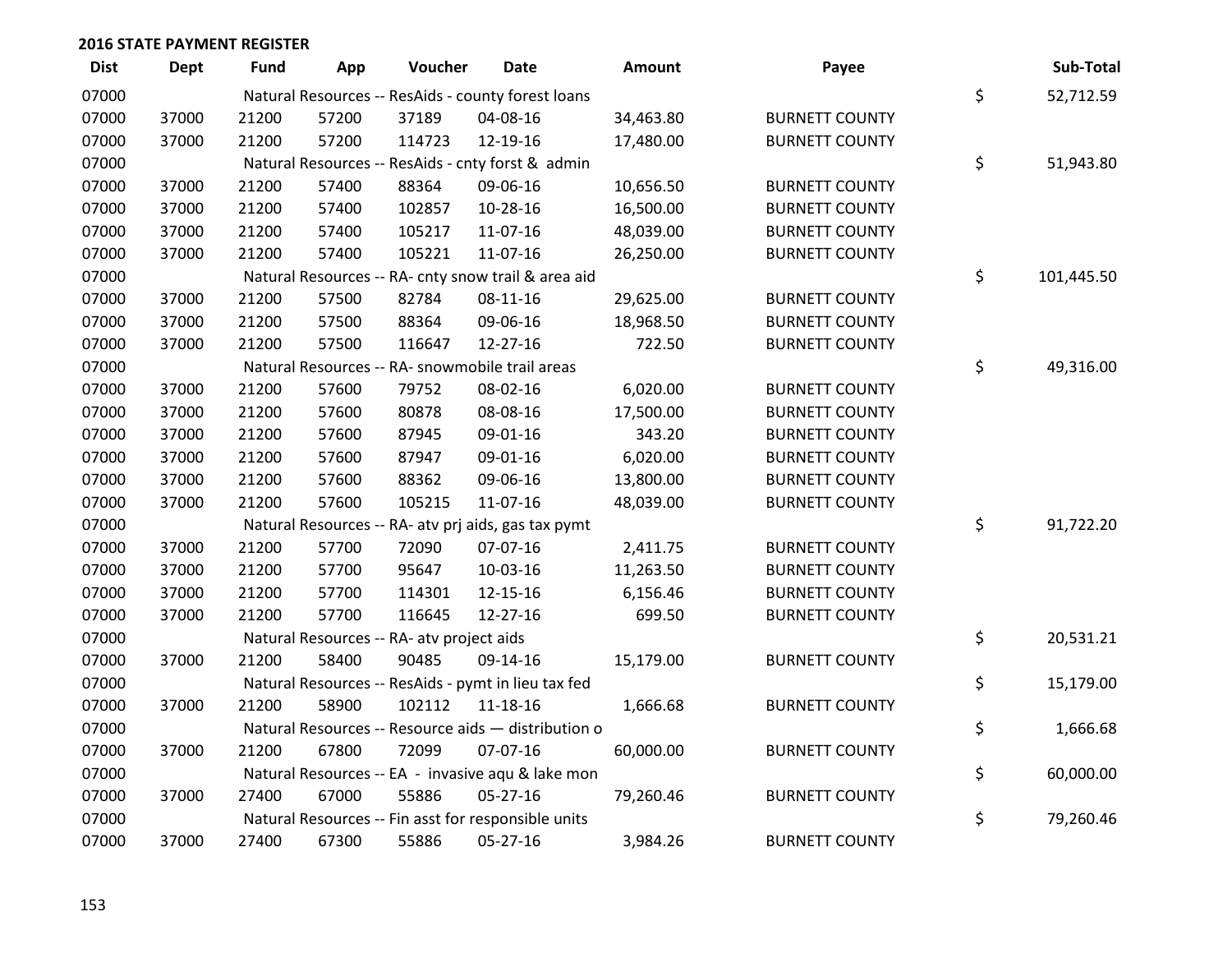| <b>Dist</b> | <b>Dept</b> | Fund  | App   | Voucher                                             | Date           | Amount     | Payee                    | Sub-Total        |
|-------------|-------------|-------|-------|-----------------------------------------------------|----------------|------------|--------------------------|------------------|
| 07000       |             |       |       | Natural Resources -- Recycling consolidation grants |                |            |                          | \$<br>3,984.26   |
| 07000       | 39500       | 21100 | 17400 | 61396                                               | 12-12-16       | 140,401.72 | <b>BURNETT COUNTY</b>    |                  |
| 07000       | 39500       | 21100 | 17400 | 62494                                               | 12-16-16       | 2,000.00   | <b>BURNETT COUNTY</b>    |                  |
| 07000       |             |       |       | Transportation -- Disastr Damag Aid Sf              |                |            |                          | \$<br>142,401.72 |
| 07000       | 39500       | 21100 | 19000 | 116                                                 | 07-05-16       | 254,188.78 | <b>BURNETT COUNTY</b>    |                  |
| 07000       | 39500       | 21100 | 19000 | 29070                                               | 10-03-16       | 127,094.42 | <b>BURNETT COUNTY</b>    |                  |
| 07000       |             |       |       | Transportation -- Trans Aids To Co.-Sf              |                |            |                          | \$<br>381,283.20 |
| 07000       | 39500       | 21100 | 16800 | 88007                                               | 05-06-16       | 68,844.00  | <b>COUNTY OF BURNETT</b> |                  |
| 07000       |             |       |       | Transportation -- Eldly&Disa Co/Aid Sf              |                |            |                          | \$<br>68,844.00  |
| 07000       | 39500       | 21100 | 17000 | 75878                                               | 03-09-16       | 11,057.90  | TREAS BURNETT CO         |                  |
| 07000       |             |       |       | Transportation -- County Forest Aids                |                |            |                          | \$<br>11,057.90  |
| 07000       | 39500       | 21100 | 17400 | 75428                                               | 03-03-16       | 198,270.46 | TREAS BURNETT CO         |                  |
| 07000       |             |       |       | Transportation -- Disastr Damag Aid Sf              |                |            |                          | \$<br>198,270.46 |
| 07000       | 39500       | 21100 | 19000 | 74007                                               | 01-04-16       | 127,094.39 | <b>COUNTY OF BURNETT</b> |                  |
| 07000       |             |       |       | Transportation -- Trans Aids To Co.-Sf              |                |            |                          | \$<br>127,094.39 |
| 07000       | 41000       | 10000 | 11600 | 92070                                               | 11-29-16       | 26,800.00  | <b>BURNETT COUNTY</b>    |                  |
| 07000       |             |       |       | Corrections -- Reimbursing counties for proba       |                |            |                          | \$<br>26,800.00  |
| 07000       | 41000       | 10000 | 31300 | 18366                                               | 01-06-16       | 18,121.86  | <b>BURNETT COUNTY</b>    |                  |
| 07000       | 41000       | 10000 | 31300 | 21590                                               | $01 - 20 - 16$ | 12,059.10  | <b>BURNETT COUNTY</b>    |                  |
| 07000       | 41000       | 10000 | 31300 | 26682                                               | $02 - 10 - 16$ | 345.03     | <b>BURNETT COUNTY</b>    |                  |
| 07000       |             |       |       | Corrections -- Community youth and family aid       |                |            |                          | \$<br>30,525.99  |
| 07000       | 43500       | 10000 | 00000 | 90613                                               | $01 - 02 - 16$ | 2,315.00   | <b>BURNETT CO</b>        |                  |
| 07000       | 43500       | 10000 | 00000 | 90614                                               | $01 - 04 - 16$ | 40,277.00  | <b>BURNETT CO</b>        |                  |
| 07000       | 43500       | 10000 | 00000 | 90616                                               | $02 - 01 - 16$ | 41,083.00  | <b>BURNETT CO</b>        |                  |
| 07000       | 43500       | 10000 | 00000 | 90618                                               | 03-01-16       | 40,874.00  | <b>BURNETT CO</b>        |                  |
| 07000       | 43500       | 10000 | 00000 | 90622                                               | 04-01-16       | 42,046.00  | <b>BURNETT CO</b>        |                  |
| 07000       | 43500       | 10000 | 00000 | 90624                                               | 05-02-16       | 41,345.00  | <b>BURNETT CO</b>        |                  |
| 07000       | 43500       | 10000 | 00000 | 90625                                               | 05-03-16       | 13,299.00  | <b>BURNETT CO</b>        |                  |
| 07000       | 43500       | 10000 | 00000 | 90627                                               | 06-01-16       | 68,434.00  | <b>BURNETT CO</b>        |                  |
| 07000       | 43500       | 10000 | 00000 | 90700                                               | $07 - 01 - 16$ | 57,009.00  | <b>BURNETT CO</b>        |                  |
| 07000       | 43500       | 10000 | 00000 | 90701                                               | 08-01-16       | 262,364.00 | <b>BURNETT CO</b>        |                  |
| 07000       | 43500       | 10000 | 00000 | 90702                                               | 09-01-16       | 255,199.00 | <b>BURNETT CO</b>        |                  |
| 07000       | 43500       | 10000 | 00000 | 90704                                               | $10-01-16$     | 15,863.00  | <b>BURNETT CO</b>        |                  |
| 07000       | 43500       | 10000 | 00000 | 90705                                               | 11-01-16       | 11,457.00  | <b>BURNETT CO</b>        |                  |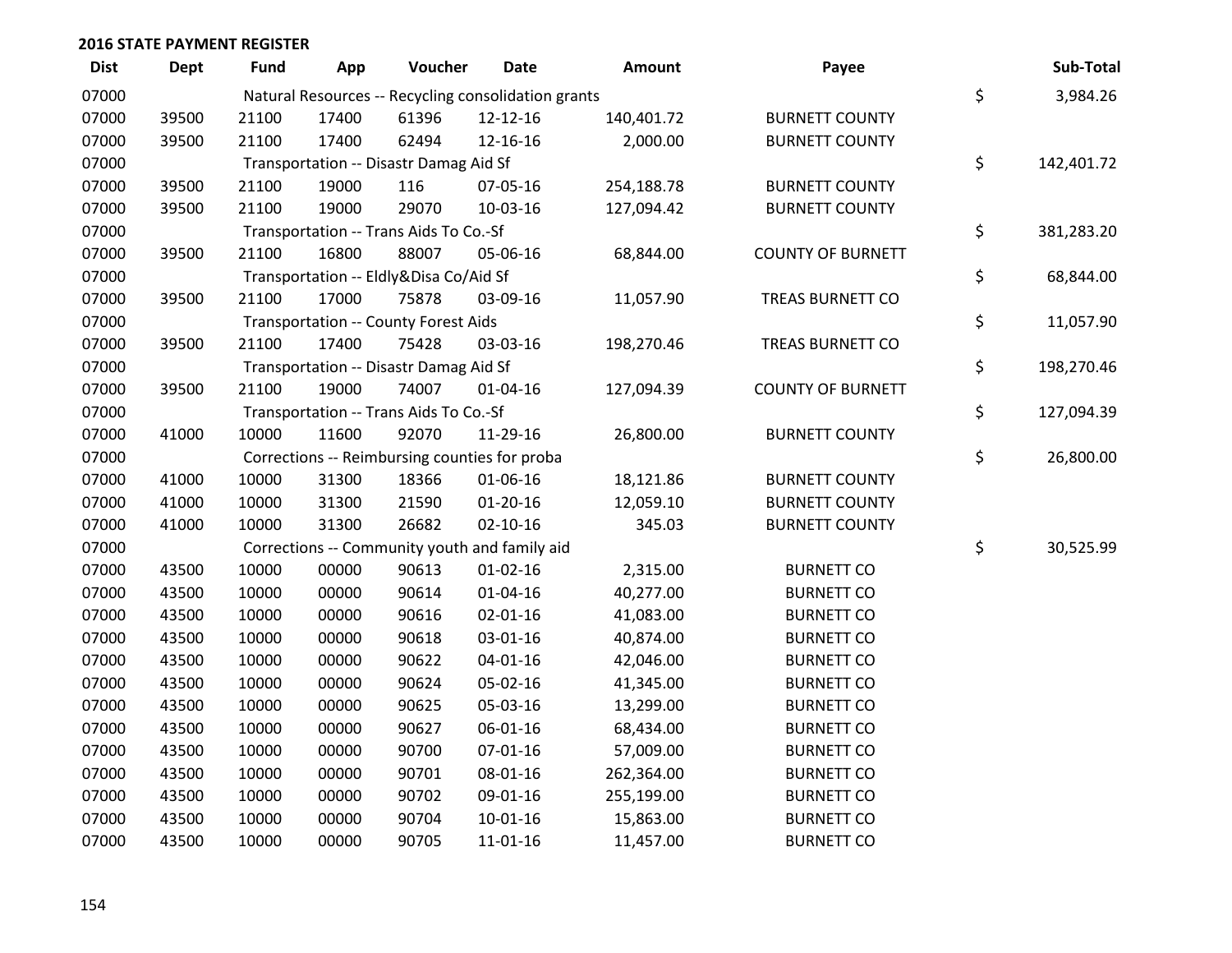| <b>Dist</b> | <b>Dept</b> | <b>Fund</b> | App   | Voucher                                           | <b>Date</b>                                      | Amount    | Payee                 | Sub-Total        |
|-------------|-------------|-------------|-------|---------------------------------------------------|--------------------------------------------------|-----------|-----------------------|------------------|
| 07000       | 43500       | 10000       | 00000 | 90706                                             | 12-01-16                                         | 72,978.00 | <b>BURNETT CO</b>     |                  |
| 07000       |             |             |       | Health Services -- State/Fed Aids                 |                                                  |           |                       | \$<br>964,543.00 |
| 07000       | 45500       | 10000       | 22100 | 14298                                             | $07 - 22 - 16$                                   | 860.00    | <b>BURNETT COUNTY</b> |                  |
| 07000       |             |             |       | Justice -- Crime laboratories, DNA                |                                                  |           |                       | \$<br>860.00     |
| 07000       | 45500       | 10000       | 22600 | 5032                                              | $01 - 15 - 16$                                   | 28,217.00 | <b>BURNETT COUNTY</b> |                  |
| 07000       |             |             |       | Justice -- County law enforcement service         |                                                  |           |                       | \$<br>28,217.00  |
| 07000       | 45500       | 10000       | 26300 | 5058                                              | $01-20-16$                                       | 14,740.00 | <b>BURNETT COUNTY</b> |                  |
| 07000       |             |             |       | Justice -- County-tribal programs, local          |                                                  |           |                       | \$<br>14,740.00  |
| 07000       | 45500       | 10000       | 27900 | 4558                                              | $01 - 05 - 16$                                   | 7,968.33  | <b>BURNETT COUNTY</b> |                  |
| 07000       | 45500       | 10000       | 27900 | 5994                                              | 02-05-16                                         | 12,269.28 | <b>BURNETT COUNTY</b> |                  |
| 07000       | 45500       | 10000       | 27900 | 10472                                             | 05-31-16                                         | 20,234.59 | <b>BURNETT COUNTY</b> |                  |
| 07000       | 45500       | 10000       | 27900 | 11137                                             | 06-01-16                                         | 12,340.63 | <b>BURNETT COUNTY</b> |                  |
| 07000       | 45500       | 10000       | 27900 | 13185                                             | 06-28-16                                         | 5,615.30  | <b>BURNETT COUNTY</b> |                  |
| 07000       | 45500       | 10000       | 27900 | 14751                                             | 08-04-16                                         | 7,201.42  | <b>BURNETT COUNTY</b> |                  |
| 07000       | 45500       | 10000       | 27900 | 15751                                             | 08-25-16                                         | 7,610.82  | <b>BURNETT COUNTY</b> |                  |
| 07000       | 45500       | 10000       | 27900 | 17227                                             | 10-03-16                                         | 7,727.81  | <b>BURNETT COUNTY</b> |                  |
| 07000       | 45500       | 10000       | 27900 | 18837                                             | 11-08-16                                         | 7,378.12  | <b>BURNETT COUNTY</b> |                  |
| 07000       | 45500       | 10000       | 27900 | 19966                                             | 11-30-16                                         | 9,429.33  | <b>BURNETT COUNTY</b> |                  |
| 07000       |             |             |       | Justice -- Alt prosecut Justice Info Fees         |                                                  |           |                       | \$<br>97,775.63  |
| 07000       | 45500       | 10000       | 53200 | 14412                                             | $07 - 22 - 16$                                   | 17,041.36 | <b>BURNETT COUNTY</b> |                  |
| 07000       |             |             |       | Justice -- Crime victim witness assist            |                                                  |           |                       | \$<br>17,041.36  |
| 07000       | 45500       | 10000       | 53900 | 7582                                              | 03-14-16                                         | 20,067.15 | <b>BURNETT COUNTY</b> |                  |
| 07000       |             |             |       | Justice -- County reimb victim-witness            |                                                  |           |                       | \$<br>20,067.15  |
| 07000       | 46500       | 10000       | 30800 | 6659                                              | 03-01-16                                         | 381.00    | <b>BURNETT COUNTY</b> |                  |
| 07000       | 46500       | 10000       | 30800 | 15885                                             | 09-30-16                                         | 7,924.31  | <b>BURNETT COUNTY</b> |                  |
| 07000       |             |             |       |                                                   | Military Affairs -- Emergency response equipment |           |                       | \$<br>8,305.31   |
| 07000       | 46500       | 10000       | 33700 | 12910                                             | 07-20-16                                         | 2,659.50  | <b>BURNETT COUNTY</b> |                  |
| 07000       | 46500       | 10000       | 33700 | 18589                                             | 12-06-16                                         | 2,659.50  | <b>BURNETT COUNTY</b> |                  |
| 07000       |             |             |       | Military Affairs -- Local emer planning grants    |                                                  |           |                       | \$<br>5,319.00   |
| 07000       | 46500       | 10000       | 34200 | 5021                                              | $01-27-16$                                       | 15,474.24 | <b>BURNETT COUNTY</b> |                  |
| 07000       | 46500       | 10000       | 34200 | 5571                                              | 02-04-16                                         | 2,645.50  | <b>BURNETT COUNTY</b> |                  |
| 07000       | 46500       | 10000       | 34200 | 13849                                             | 08-16-16                                         | 15,435.85 | <b>BURNETT COUNTY</b> |                  |
| 07000       | 46500       | 10000       | 34200 | 18658                                             | 12-06-16                                         | 15,435.84 | <b>BURNETT COUNTY</b> |                  |
| 07000       |             |             |       | Military Affairs -- Federal aid, local assistance |                                                  |           |                       | \$<br>48,991.43  |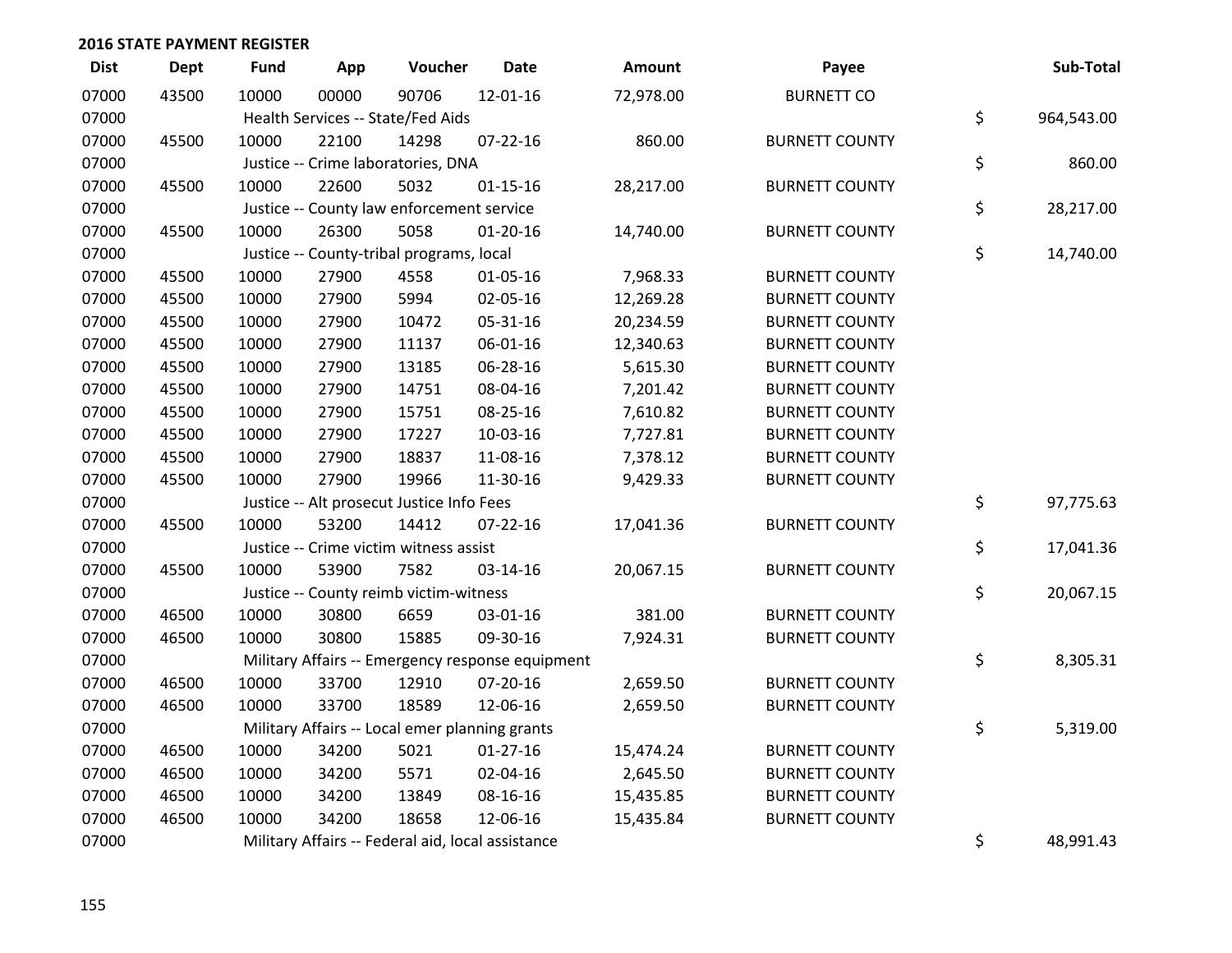| <b>Dist</b> | Dept  | <b>Fund</b> | App   | Voucher                                         | <b>Date</b>                                    | <b>Amount</b> | Payee                 | Sub-Total       |
|-------------|-------|-------------|-------|-------------------------------------------------|------------------------------------------------|---------------|-----------------------|-----------------|
| 07000       | 48500 | 15200       | 12700 | 13951                                           | 06-30-16                                       | 657.32        | <b>BURNETT COUNTY</b> |                 |
| 07000       |       |             |       | Veterans Affairs -- Grants to counties          |                                                |               |                       | \$<br>657.32    |
| 07000       | 48500 | 58200       | 26700 | 13951                                           | 06-30-16                                       | 2,957.95      | <b>BURNETT COUNTY</b> |                 |
| 07000       | 48500 | 58300       | 37000 | 13951                                           | 06-30-16                                       | 2,957.94      | <b>BURNETT COUNTY</b> |                 |
| 07000       |       |             |       | Veterans Affairs -- County grants               |                                                |               |                       | \$<br>5,915.89  |
| 07000       | 50500 | 10000       | 15500 | 9567                                            | 01-28-16                                       | 2,613.55      | <b>BURNETT COUNTY</b> |                 |
| 07000       | 50500 | 10000       | 15500 | 12775                                           | 03-01-16                                       | 1,835.25      | <b>BURNETT COUNTY</b> |                 |
| 07000       | 50500 | 10000       | 15500 | 15220                                           | 03-29-16                                       | 2,867.31      | <b>BURNETT COUNTY</b> |                 |
| 07000       | 50500 | 10000       | 15500 | 16290                                           | $04 - 14 - 16$                                 | 2,954.74      | <b>BURNETT COUNTY</b> |                 |
| 07000       | 50500 | 10000       | 15500 | 19141                                           | 05-16-16                                       | 6,544.85      | <b>BURNETT COUNTY</b> |                 |
| 07000       | 50500 | 10000       | 15500 | 23198                                           | 06-29-16                                       | 4,063.62      | <b>BURNETT COUNTY</b> |                 |
| 07000       | 50500 | 10000       | 15500 | 26055                                           | 07-29-16                                       | 1,428.26      | <b>BURNETT COUNTY</b> |                 |
| 07000       | 50500 | 10000       | 15500 | 27504                                           | 08-16-16                                       | 251.81        | <b>BURNETT COUNTY</b> |                 |
| 07000       | 50500 | 10000       | 15500 | 29935                                           | 09-14-16                                       | 272.87        | <b>BURNETT COUNTY</b> |                 |
| 07000       | 50500 | 10000       | 15500 | 32620                                           | $10-14-16$                                     | 727.35        | <b>BURNETT COUNTY</b> |                 |
| 07000       | 50500 | 10000       | 15500 | 36183                                           | 11-29-16                                       | 1,299.44      | <b>BURNETT COUNTY</b> |                 |
| 07000       | 50500 | 10000       | 15500 | 37639                                           | 12-14-16                                       | 1,206.44      | <b>BURNETT COUNTY</b> |                 |
| 07000       |       |             |       | Administration -- Federal aid, local assistance |                                                |               |                       | \$<br>26,065.49 |
| 07000       | 50500 | 23500       | 37100 | 9567                                            | $01 - 28 - 16$                                 | 2,962.96      | <b>BURNETT COUNTY</b> |                 |
| 07000       | 50500 | 23500       | 37100 | 12775                                           | 03-01-16                                       | 2,083.95      | <b>BURNETT COUNTY</b> |                 |
| 07000       | 50500 | 23500       | 37100 | 15220                                           | 03-29-16                                       | 2,826.58      | <b>BURNETT COUNTY</b> |                 |
| 07000       | 50500 | 23500       | 37100 | 16290                                           | $04 - 14 - 16$                                 | 3,004.48      | <b>BURNETT COUNTY</b> |                 |
| 07000       | 50500 | 23500       | 37100 | 19141                                           | 05-16-16                                       | 635.81        | <b>BURNETT COUNTY</b> |                 |
| 07000       | 50500 | 23500       | 37100 | 23198                                           | 06-29-16                                       | 732.12        | <b>BURNETT COUNTY</b> |                 |
| 07000       | 50500 | 23500       | 37100 | 26055                                           | 07-29-16                                       | 532.30        | <b>BURNETT COUNTY</b> |                 |
| 07000       | 50500 | 23500       | 37100 | 27504                                           | 08-16-16                                       | 475.72        | <b>BURNETT COUNTY</b> |                 |
| 07000       | 50500 | 23500       | 37100 | 29935                                           | 09-14-16                                       | 712.59        | <b>BURNETT COUNTY</b> |                 |
| 07000       | 50500 | 23500       | 37100 | 32620                                           | $10-14-16$                                     | 3,658.60      | <b>BURNETT COUNTY</b> |                 |
| 07000       | 50500 | 23500       | 37100 | 36183                                           | 11-29-16                                       | 2,275.73      | <b>BURNETT COUNTY</b> |                 |
| 07000       | 50500 | 23500       | 37100 | 37639                                           | 12-14-16                                       | 2,088.99      | <b>BURNETT COUNTY</b> |                 |
| 07000       |       |             |       |                                                 | Administration -- Low-income assistance grants |               |                       | \$<br>21,989.83 |
| 07000       | 50500 | 26900       | 16600 | 13200                                           | 03-23-16                                       | 1,000.00      | <b>BURNETT COUNTY</b> |                 |
| 07000       | 50500 | 26900       | 16600 | 13414                                           | 03-24-16                                       | 62,184.00     | <b>BURNETT COUNTY</b> |                 |
| 07000       | 50500 | 26900       | 16600 | 18214                                           | 05-10-16                                       | 25,000.00     | <b>BURNETT COUNTY</b> |                 |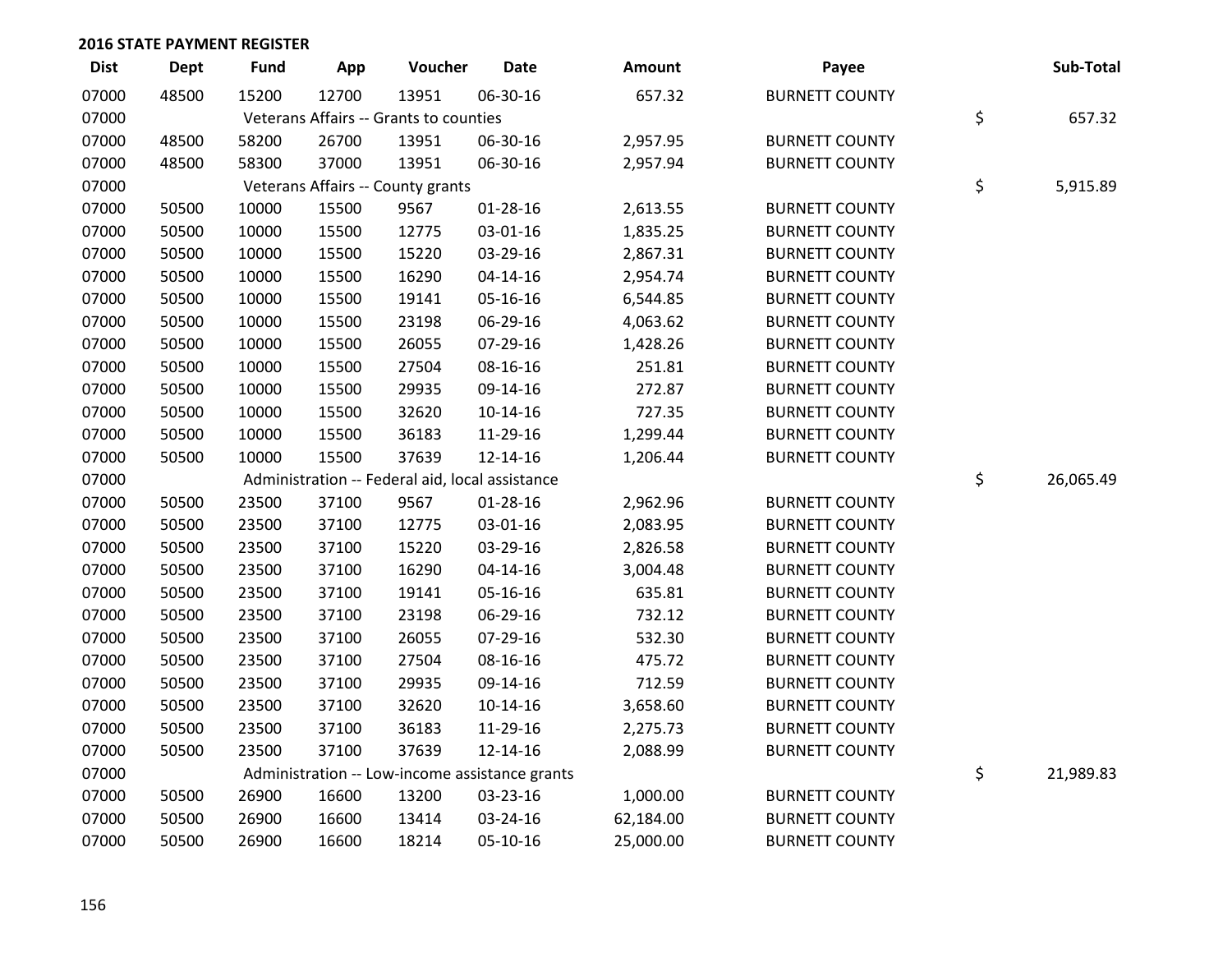| <b>Dist</b> | Dept  | Fund  | App                                  | Voucher                                  | Date                                                | <b>Amount</b> | Payee                   | Sub-Total          |
|-------------|-------|-------|--------------------------------------|------------------------------------------|-----------------------------------------------------|---------------|-------------------------|--------------------|
| 07000       |       |       | Administration -- Land               |                                          |                                                     |               |                         | \$<br>88,184.00    |
| 07000       | 83500 | 10000 | 10500                                | 5456                                     | $07 - 25 - 16$                                      | 11,657.19     | <b>BURNETT COUNTY</b>   |                    |
| 07000       | 83500 | 10000 | 10500                                | 12974                                    | $11 - 21 - 16$                                      | 20,214.37     | <b>BURNETT COUNTY</b>   |                    |
| 07000       |       |       |                                      | Revenue -- County and Municipal Aid      |                                                     |               |                         | \$<br>31,871.56    |
| 07000       | 83500 | 10000 | 10900                                | 7199                                     | $07 - 25 - 16$                                      | 3,472.00      | <b>BURNETT COUNTY</b>   |                    |
| 07000       |       |       |                                      | Revenue -- State Aid, Tax Exempt Proprty |                                                     |               |                         | \$<br>3,472.00     |
| 07000       | 83500 | 10000 | 11000                                | 12974                                    | $11 - 21 - 16$                                      | 45,056.62     | <b>BURNETT COUNTY</b>   |                    |
| 07000       |       |       |                                      | Revenue -- Public Utility Distribution   |                                                     |               |                         | \$<br>45,056.62    |
| 07000       | 83500 | 10000 | 30200                                | 5002                                     | $07 - 25 - 16$                                      | 812,803.17    | <b>BURNETT COUNTY</b>   |                    |
| 07000       | 83500 | 10000 | 30200                                | 5146                                     | $07 - 25 - 16$                                      | 3,751,660.45  | <b>BURNETT COUNTY</b>   |                    |
| 07000       |       |       |                                      | Revenue -- School Lvy Tx/First Dollar Cr |                                                     |               |                         | \$<br>4,564,463.62 |
| 07000       | 83500 | 52100 | 36300                                | 3405                                     | 03-29-16                                            | 474,122.49    | <b>BURNETT COUNTY</b>   |                    |
| 07000       |       |       |                                      | Revenue -- Lottery & Gaming Credit       |                                                     |               |                         | \$<br>474,122.49   |
| 07000       |       |       | <b>District Total Appropriations</b> |                                          |                                                     |               |                         | \$<br>8,326,090.65 |
| 07002       | 16500 | 10000 | 22500                                | 3529                                     | 06-27-16                                            | 989.81        | TOWN OF ANDERSON        |                    |
| 07002       |       |       |                                      |                                          | Safety & Prof Services -- Fire dues distribution    |               |                         | \$<br>989.81       |
| 07002       | 37000 | 10000 | 50300                                | 29077                                    | $02 - 12 - 16$                                      | 196.76        | <b>TOWN OF ANDERSON</b> |                    |
| 07002       | 37000 | 10000 | 50300                                | 29078                                    | $02 - 12 - 16$                                      | 2,313.42      | <b>TOWN OF ANDERSON</b> |                    |
| 07002       | 37000 | 10000 | 50300                                | 29079                                    | $02 - 12 - 16$                                      | 2,115.97      | <b>TOWN OF ANDERSON</b> |                    |
| 07002       | 37000 | 10000 | 50300                                | 46135                                    | $04 - 21 - 16$                                      | 1,079.99      | TOWN OF ANDERSON        |                    |
| 07002       |       |       |                                      |                                          | Natural Resources -- Aids in lieu of taxes - gener  |               |                         | \$<br>5,706.14     |
| 07002       | 37000 | 10000 | 78500                                | 49737                                    | 05-04-16                                            | 18,000.00     | TOWN OF ANDERSON        |                    |
| 07002       | 37000 | 10000 | 78500                                | 50478                                    | $07-19-16$                                          | 17,138.00     | TOWN OF ANDERSON        |                    |
| 07002       |       |       |                                      |                                          | Natural Resources -- Res maint & dev - park fr & rd |               |                         | \$<br>35,138.00    |
| 07002       | 37000 | 21200 | 16600                                | 63013                                    | 06-20-16                                            | 242.20        | TOWN OF ANDERSON        |                    |
| 07002       |       |       |                                      |                                          | Natural Resources -- Gen program ops-state funds-FR |               |                         | \$<br>242.20       |
| 07002       | 37000 | 21200 | 57100                                | 63013                                    | 06-20-16                                            | 4,459.38      | TOWN OF ANDERSON        |                    |
| 07002       |       |       |                                      |                                          | Natural Resources -- ResAids - cnty forst, cl & mfl |               |                         | \$<br>4,459.38     |
| 07002       | 37000 | 21200 | 57900                                | 46133                                    | $04 - 21 - 16$                                      | 8,013.84      | <b>TOWN OF ANDERSON</b> |                    |
| 07002       | 37000 | 21200 | 57900                                | 46134                                    | $04 - 21 - 16$                                      | 1,202.51      | TOWN OF ANDERSON        |                    |
| 07002       |       |       |                                      |                                          | Natural Resources -- Aids in lieu of taxes - sum s  |               |                         | \$<br>9,216.35     |
| 07002       | 39500 | 21100 | 19100                                | 327                                      | 07-05-16                                            | 36,740.37     | TOWN OF ANDERSON        |                    |
| 07002       | 39500 | 21100 | 19100                                | 29399                                    | 10-03-16                                            | 36,740.37     | TOWN OF ANDERSON        |                    |
| 07002       | 39500 | 21100 | 19100                                | 76146                                    | $01 - 04 - 16$                                      | 36,740.37     | <b>TOWN OF ANDERSON</b> |                    |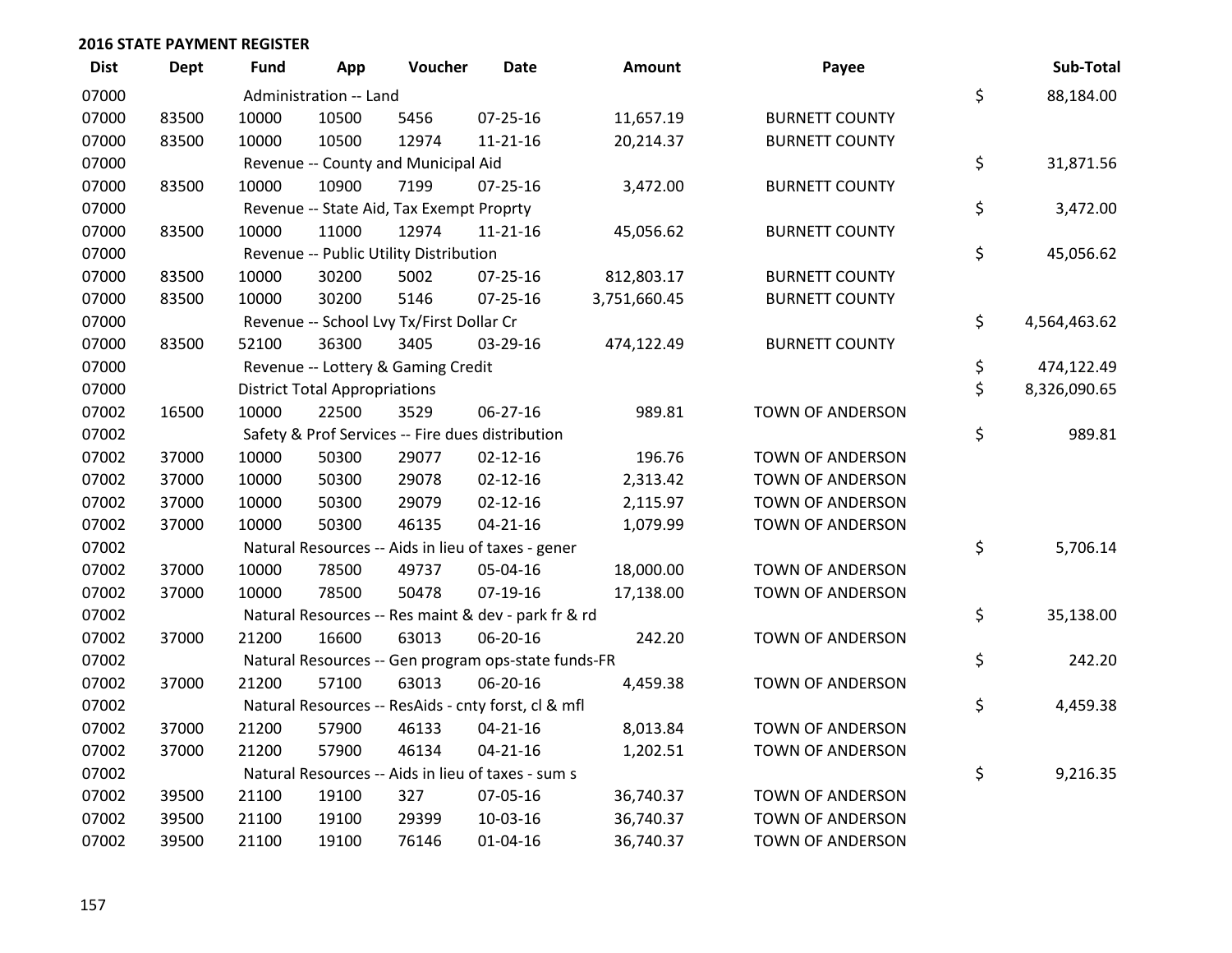| <b>Dist</b> | Dept  | <b>Fund</b> | App                                  | Voucher                                             | <b>Date</b>    | <b>Amount</b> | Payee                   | Sub-Total        |
|-------------|-------|-------------|--------------------------------------|-----------------------------------------------------|----------------|---------------|-------------------------|------------------|
| 07002       | 39500 | 21100       | 19100                                | 84146                                               | 04-04-16       | 36,740.37     | <b>TOWN OF ANDERSON</b> |                  |
| 07002       |       |             |                                      | Transportation -- Trns Aids To Mnc.-Sf              |                |               |                         | \$<br>146,961.48 |
| 07002       | 83500 | 10000       | 10500                                | 5432                                                | 07-25-16       | 3,398.96      | TOWN OF ANDERSON        |                  |
| 07002       | 83500 | 10000       | 10500                                | 12950                                               | $11 - 21 - 16$ | 19,260.80     | <b>TOWN OF ANDERSON</b> |                  |
| 07002       |       |             |                                      | Revenue -- County and Municipal Aid                 |                |               |                         | \$<br>22,659.76  |
| 07002       | 83500 | 10000       | 10900                                | 7400                                                | 07-25-16       | 1.00          | TOWN OF ANDERSON        |                  |
| 07002       |       |             |                                      | Revenue -- State Aid, Tax Exempt Proprty            |                |               |                         | \$<br>1.00       |
| 07002       |       |             | <b>District Total Appropriations</b> |                                                     |                |               |                         | \$<br>225,374.12 |
| 07004       | 37000 | 10000       | 50300                                | 28992                                               | $02 - 12 - 16$ | 4,993.45      | TOWN OF BLAINE          |                  |
| 07004       |       |             |                                      | Natural Resources -- Aids in lieu of taxes - gener  |                |               |                         | \$<br>4,993.45   |
| 07004       | 37000 | 21200       | 16600                                | 63014                                               | 06-20-16       | 211.01        | <b>TOWN OF BLAINE</b>   |                  |
| 07004       |       |             |                                      | Natural Resources -- Gen program ops-state funds-FR |                |               |                         | \$<br>211.01     |
| 07004       | 37000 | 21200       | 57100                                | 63014                                               | 06-20-16       | 8,601.19      | <b>TOWN OF BLAINE</b>   |                  |
| 07004       |       |             |                                      | Natural Resources -- ResAids - cnty forst, cl & mfl |                |               |                         | \$<br>8,601.19   |
| 07004       | 39500 | 21100       | 19100                                | 328                                                 | 07-05-16       | 32,963.94     | <b>TOWN OF BLAINE</b>   |                  |
| 07004       | 39500 | 21100       | 19100                                | 29400                                               | 10-03-16       | 32,963.94     | <b>TOWN OF BLAINE</b>   |                  |
| 07004       | 39500 | 21100       | 19100                                | 76147                                               | 01-04-16       | 32,963.94     | <b>TOWN OF BLAINE</b>   |                  |
| 07004       | 39500 | 21100       | 19100                                | 84147                                               | 04-04-16       | 32,963.94     | <b>TOWN OF BLAINE</b>   |                  |
| 07004       |       |             |                                      | Transportation -- Trns Aids To Mnc.-Sf              |                |               |                         | \$<br>131,855.76 |
| 07004       | 83500 | 10000       | 10500                                | 5433                                                | $07 - 25 - 16$ | 1,246.75      | <b>TOWN OF BLAINE</b>   |                  |
| 07004       | 83500 | 10000       | 10500                                | 12951                                               | $11 - 21 - 16$ | 7,064.93      | <b>TOWN OF BLAINE</b>   |                  |
| 07004       |       |             |                                      | Revenue -- County and Municipal Aid                 |                |               |                         | \$<br>8,311.68   |
| 07004       | 83500 | 10000       | 10900                                | 7401                                                | $07 - 25 - 16$ | 3.00          | TOWN OF BLAINE          |                  |
| 07004       |       |             |                                      | Revenue -- State Aid, Tax Exempt Proprty            |                |               |                         | \$<br>3.00       |
| 07004       |       |             | <b>District Total Appropriations</b> |                                                     |                |               |                         | \$<br>153,976.09 |
| 07006       | 16500 | 10000       | 22500                                | 5141                                                | 07-07-16       | 2,416.89      | DANIELS, TOWN OF        |                  |
| 07006       |       |             |                                      | Safety & Prof Services -- Fire dues distribution    |                |               |                         | \$<br>2,416.89   |
| 07006       | 37000 | 10000       | 50300                                | 46361                                               | $04 - 21 - 16$ | 698.92        | DANIELS, TOWN OF        |                  |
| 07006       |       |             |                                      | Natural Resources -- Aids in lieu of taxes - gener  |                |               |                         | \$<br>698.92     |
| 07006       | 37000 | 21200       | 16600                                | 63015                                               | 06-20-16       | 476.72        | DANIELS, TOWN OF        |                  |
| 07006       |       |             |                                      | Natural Resources -- Gen program ops-state funds-FR |                |               |                         | \$<br>476.72     |
| 07006       | 37000 | 21200       | 57100                                | 63015                                               | 06-20-16       | 231.21        | DANIELS, TOWN OF        |                  |
| 07006       |       |             |                                      | Natural Resources -- ResAids - cnty forst, cl & mfl |                |               |                         | \$<br>231.21     |
| 07006       | 37000 | 21200       | 57900                                | 46360                                               | $04 - 21 - 16$ | 590.36        | DANIELS, TOWN OF        |                  |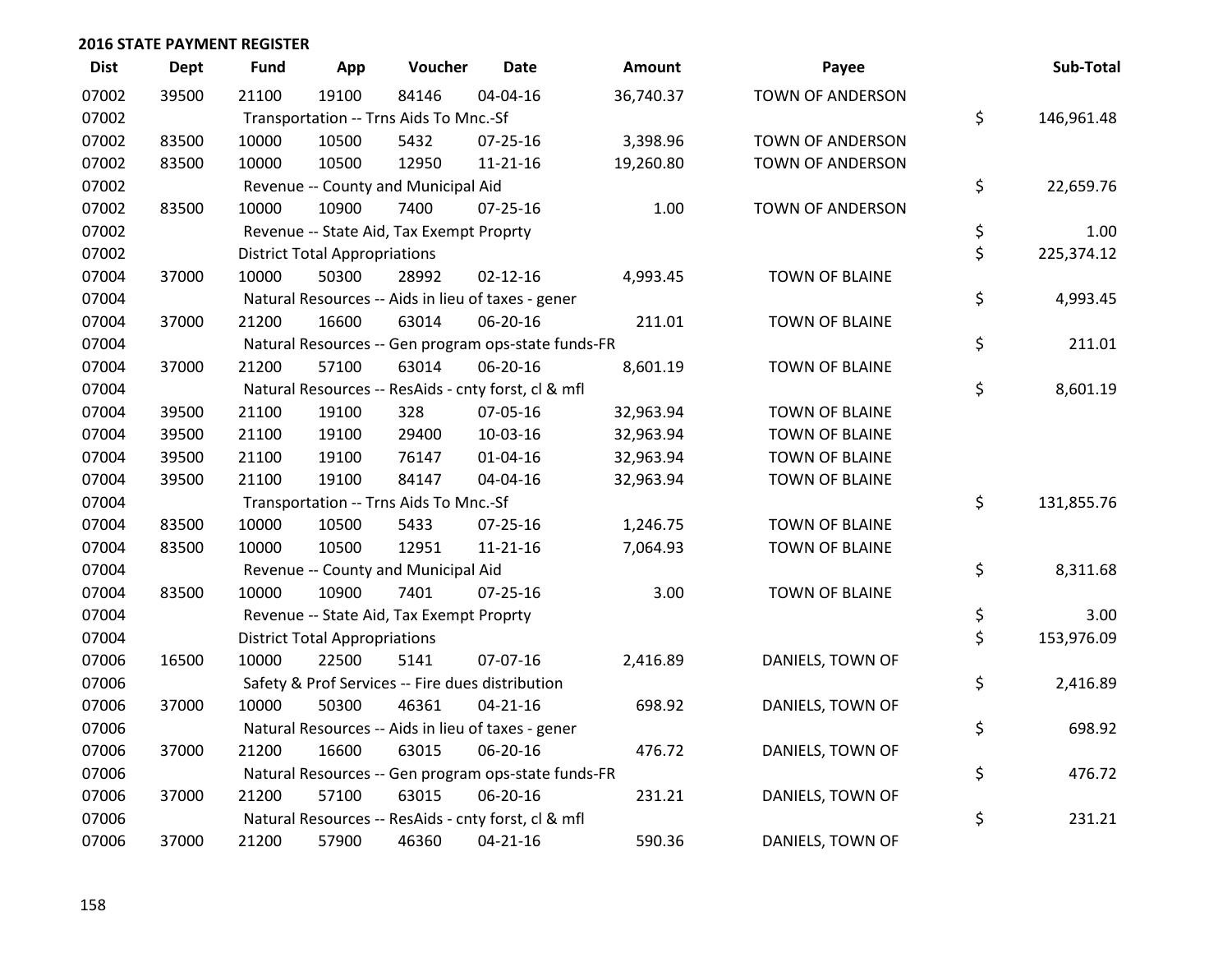| <b>Dist</b> | Dept  | Fund  | App                                  | Voucher                                             | Date           | <b>Amount</b> | Payee                | Sub-Total        |
|-------------|-------|-------|--------------------------------------|-----------------------------------------------------|----------------|---------------|----------------------|------------------|
| 07006       |       |       |                                      | Natural Resources -- Aids in lieu of taxes - sum s  |                |               |                      | \$<br>590.36     |
| 07006       | 37000 | 21200 | 58900                                | 102113                                              | 11-18-16       | 534.34        | DANIELS, TOWN OF     |                  |
| 07006       |       |       |                                      | Natural Resources -- Resource aids - distribution o |                |               |                      | \$<br>534.34     |
| 07006       | 39500 | 21100 | 19100                                | 329                                                 | 07-05-16       | 33,580.50     | DANIELS, TOWN OF     |                  |
| 07006       | 39500 | 21100 | 19100                                | 29401                                               | 10-03-16       | 33,580.50     | DANIELS, TOWN OF     |                  |
| 07006       | 39500 | 21100 | 19100                                | 76148                                               | $01 - 04 - 16$ | 33,580.50     | TOWN OF DANIELS      |                  |
| 07006       | 39500 | 21100 | 19100                                | 84148                                               | 04-04-16       | 33,580.50     | TOWN OF DANIELS      |                  |
| 07006       |       |       |                                      | Transportation -- Trns Aids To Mnc.-Sf              |                |               |                      | \$<br>134,322.00 |
| 07006       | 50500 | 10000 | 74300                                | 26499                                               | 08-10-16       | 56,069.00     | DANIELS, TOWN OF     |                  |
| 07006       | 50500 | 10000 | 74300                                | 30900                                               | $10-12-16$     | 91,476.00     | DANIELS, TOWN OF     |                  |
| 07006       | 50500 | 10000 | 74300                                | 36615                                               | 12-12-16       | 36,994.00     | DANIELS, TOWN OF     |                  |
| 07006       | 50500 | 10000 | 74300                                | 36616                                               | 12-12-16       | 120,495.00    | DANIELS, TOWN OF     |                  |
| 07006       | 50500 | 10000 | 74300                                | 38274                                               | 12-27-16       | 91,885.00     | DANIELS, TOWN OF     |                  |
| 07006       |       |       |                                      | Administration -- Federal aid, local assistance     |                |               |                      | \$<br>396,919.00 |
| 07006       | 83500 | 10000 | 10500                                | 5434                                                | $07 - 25 - 16$ | 2,428.81      | DANIELS, TOWN OF     |                  |
| 07006       | 83500 | 10000 | 10500                                | 12952                                               | $11 - 21 - 16$ | 13,669.75     | DANIELS, TOWN OF     |                  |
| 07006       |       |       |                                      | Revenue -- County and Municipal Aid                 |                |               |                      | \$<br>16,098.56  |
| 07006       | 83500 | 10000 | 10900                                | 7402                                                | $07 - 25 - 16$ | 24.00         | DANIELS, TOWN OF     |                  |
| 07006       |       |       |                                      | Revenue -- State Aid, Tax Exempt Proprty            |                |               |                      | \$<br>24.00      |
| 07006       | 83500 | 10000 | 11000                                | 12952                                               | $11 - 21 - 16$ | 185.32        | DANIELS, TOWN OF     |                  |
| 07006       |       |       |                                      | Revenue -- Public Utility Distribution              |                |               |                      | \$<br>185.32     |
| 07006       | 83500 | 10000 | 50100                                | 2438                                                | $01-29-16$     | 2,623.56      | DANIELS, TOWN OF     |                  |
| 07006       |       |       |                                      | Revenue -- Payments for municipal svcs              |                |               |                      | \$<br>2,623.56   |
| 07006       |       |       | <b>District Total Appropriations</b> |                                                     |                |               |                      | \$<br>555,120.88 |
| 07008       | 16500 | 10000 | 22500                                | 3530                                                | 06-27-16       | 1,415.27      | TOWN OF DEWEY        |                  |
| 07008       |       |       |                                      | Safety & Prof Services -- Fire dues distribution    |                |               |                      | \$<br>1,415.27   |
| 07008       | 37000 | 10000 | 50300                                | 28809                                               | $02 - 12 - 16$ | 6,152.14      | TOWN OF DEWEY        |                  |
| 07008       | 37000 | 10000 | 50300                                | 45348                                               | $04 - 21 - 16$ | 148.89        | <b>TOWN OF DEWEY</b> |                  |
| 07008       |       |       |                                      | Natural Resources -- Aids in lieu of taxes - gener  |                |               |                      | \$<br>6,301.03   |
| 07008       | 37000 | 21200 | 16600                                | 63016                                               | 06-20-16       | 401.78        | TOWN OF DEWEY        |                  |
| 07008       |       |       |                                      | Natural Resources -- Gen program ops-state funds-FR |                |               |                      | \$<br>401.78     |
| 07008       | 37000 | 21200 | 57100                                | 63016                                               | 06-20-16       | 232.62        | <b>TOWN OF DEWEY</b> |                  |
| 07008       |       |       |                                      | Natural Resources -- ResAids - cnty forst, cl & mfl |                |               |                      | \$<br>232.62     |
| 07008       | 37000 | 21200 | 57900                                | 45349                                               | $04 - 21 - 16$ | 0.62          | TOWN OF DEWEY        |                  |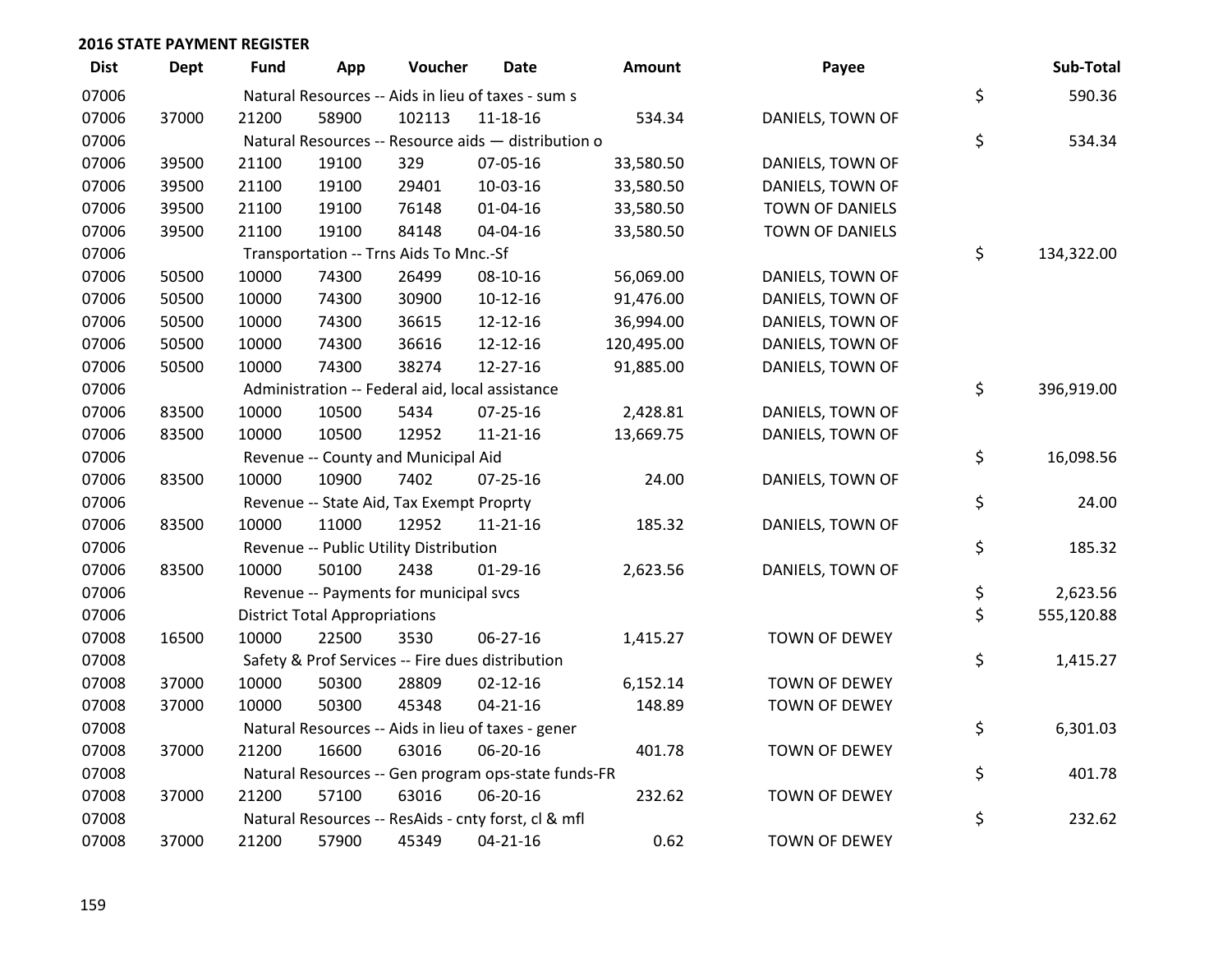| <b>Dist</b> | <b>Dept</b> | <b>Fund</b> | App                                  | Voucher                                             | <b>Date</b>    | Amount    | Payee                     | Sub-Total        |
|-------------|-------------|-------------|--------------------------------------|-----------------------------------------------------|----------------|-----------|---------------------------|------------------|
| 07008       | 37000       | 21200       | 57900                                | 45350                                               | $04 - 21 - 16$ | 140.80    | <b>TOWN OF DEWEY</b>      |                  |
| 07008       |             |             |                                      | Natural Resources -- Aids in lieu of taxes - sum s  |                |           |                           | \$<br>141.42     |
| 07008       | 39500       | 21100       | 19100                                | 330                                                 | 07-05-16       | 23,973.96 | <b>TOWN OF DEWEY</b>      |                  |
| 07008       | 39500       | 21100       | 19100                                | 29402                                               | 10-03-16       | 23,973.99 | TOWN OF DEWEY             |                  |
| 07008       | 39500       | 21100       | 19100                                | 76149                                               | $01 - 04 - 16$ | 23,973.96 | TOWN OF DEWEY             |                  |
| 07008       | 39500       | 21100       | 19100                                | 84149                                               | 04-04-16       | 23,973.96 | TOWN OF DEWEY             |                  |
| 07008       |             |             |                                      | Transportation -- Trns Aids To Mnc.-Sf              |                |           |                           | \$<br>95,895.87  |
| 07008       | 83500       | 10000       | 10500                                | 5435                                                | $07 - 25 - 16$ | 3,677.17  | TOWN OF DEWEY             |                  |
| 07008       | 83500       | 10000       | 10500                                | 12953                                               | $11 - 21 - 16$ | 20,837.32 | TOWN OF DEWEY             |                  |
| 07008       |             |             |                                      | Revenue -- County and Municipal Aid                 |                |           |                           | \$<br>24,514.49  |
| 07008       |             |             | <b>District Total Appropriations</b> |                                                     |                |           |                           | \$<br>128,902.48 |
| 07010       | 16500       | 10000       | 22500                                | 3531                                                | $06 - 27 - 16$ | 2,260.18  | <b>TOWN OF GRANTSBURG</b> |                  |
| 07010       |             |             |                                      | Safety & Prof Services -- Fire dues distribution    |                |           |                           | \$<br>2,260.18   |
| 07010       | 37000       | 10000       | 50300                                | 29025                                               | $02 - 12 - 16$ | 8,498.97  | TOWN OF GRANTSBURG        |                  |
| 07010       | 37000       | 10000       | 50300                                | 29026                                               | $02 - 12 - 16$ | 302.60    | TOWN OF GRANTSBURG        |                  |
| 07010       | 37000       | 10000       | 50300                                | 29027                                               | $02 - 12 - 16$ | 1,394.40  | <b>TOWN OF GRANTSBURG</b> |                  |
| 07010       | 37000       | 10000       | 50300                                | 46024                                               | $04 - 21 - 16$ | 573.52    | <b>TOWN OF GRANTSBURG</b> |                  |
| 07010       |             |             |                                      | Natural Resources -- Aids in lieu of taxes - gener  |                |           |                           | \$<br>10,769.49  |
| 07010       | 37000       | 21200       | 16600                                | 63017                                               | 06-20-16       | 219.43    | TOWN OF GRANTSBURG        |                  |
| 07010       |             |             |                                      | Natural Resources -- Gen program ops-state funds-FR |                |           |                           | \$<br>219.43     |
| 07010       | 37000       | 21200       | 57100                                | 63017                                               | 06-20-16       | 180.10    | <b>TOWN OF GRANTSBURG</b> |                  |
| 07010       |             |             |                                      | Natural Resources -- ResAids - cnty forst, cl & mfl |                |           |                           | \$<br>180.10     |
| 07010       | 37000       | 21200       | 57900                                | 46023                                               | $04 - 21 - 16$ | 1,312.88  | TOWN OF GRANTSBURG        |                  |
| 07010       | 37000       | 21200       | 57900                                | 46025                                               | $04 - 21 - 16$ | 2,683.10  | TOWN OF GRANTSBURG        |                  |
| 07010       |             |             |                                      | Natural Resources -- Aids in lieu of taxes - sum s  |                |           |                           | \$<br>3,995.98   |
| 07010       | 39500       | 21100       | 19100                                | 331                                                 | 07-05-16       | 28,510.39 | <b>TOWN OF GRANTSBURG</b> |                  |
| 07010       | 39500       | 21100       | 19100                                | 29403                                               | 10-03-16       | 28,510.41 | <b>TOWN OF GRANTSBURG</b> |                  |
| 07010       | 39500       | 21100       | 19100                                | 76150                                               | 01-04-16       | 28,510.39 | TOWN OF GRANTSBURG        |                  |
| 07010       | 39500       | 21100       | 19100                                | 84150                                               | 04-04-16       | 28,510.39 | TOWN OF GRANTSBURG        |                  |
| 07010       |             |             |                                      | Transportation -- Trns Aids To Mnc.-Sf              |                |           |                           | \$<br>114,041.58 |
| 07010       | 83500       | 10000       | 10500                                | 5436                                                | 07-25-16       | 6,798.54  | <b>TOWN OF GRANTSBURG</b> |                  |
| 07010       | 83500       | 10000       | 10500                                | 12954                                               | 11-21-16       | 37,140.91 | TOWN OF GRANTSBURG        |                  |
| 07010       |             |             |                                      | Revenue -- County and Municipal Aid                 |                |           |                           | \$<br>43,939.45  |
| 07010       | 83500       | 10000       | 10900                                | 7403                                                | 07-25-16       | 65.00     | TOWN OF GRANTSBURG        |                  |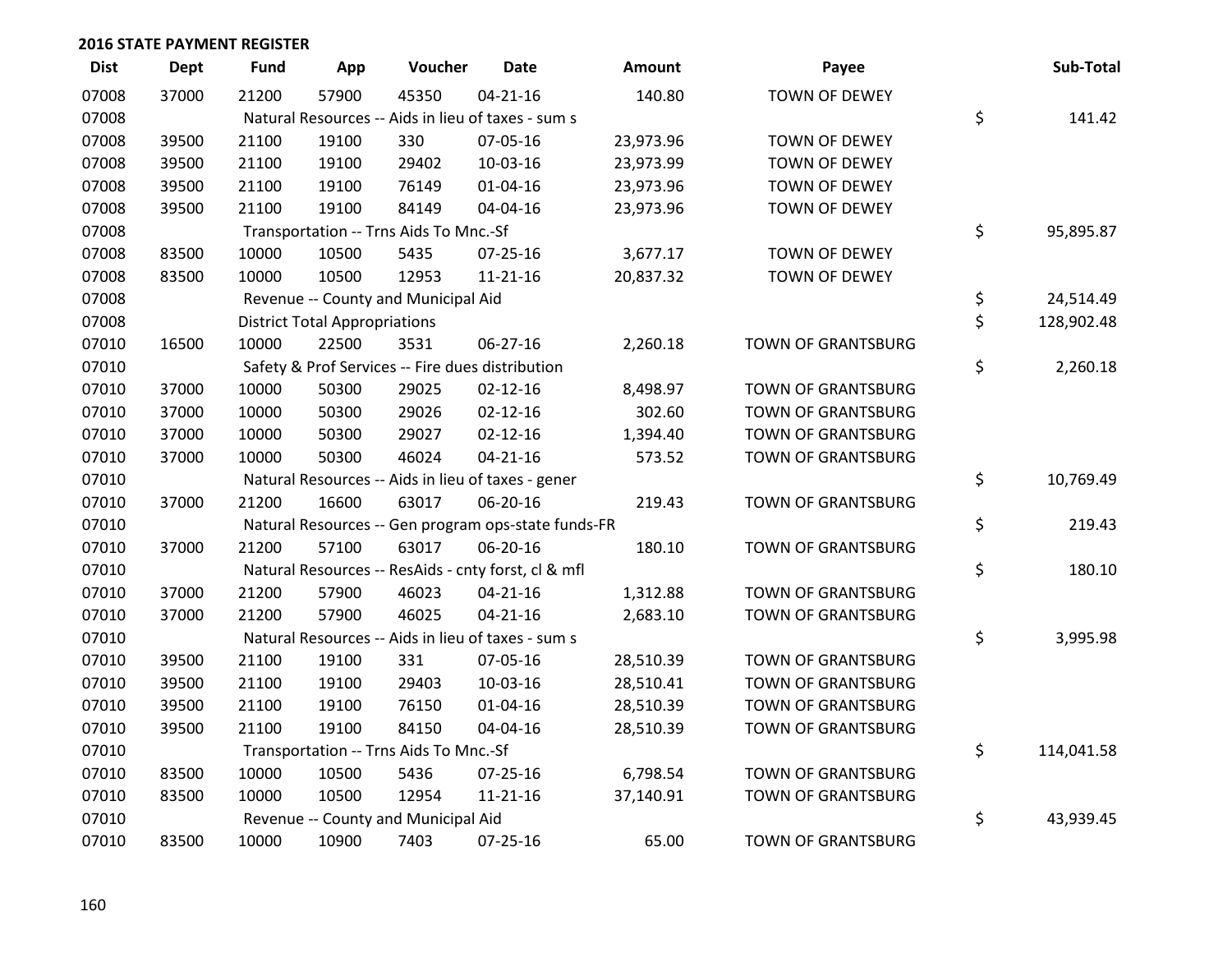| <b>Dist</b> | Dept  | Fund  | App                                  | Voucher                                             | Date           | <b>Amount</b> | Payee                     | Sub-Total        |
|-------------|-------|-------|--------------------------------------|-----------------------------------------------------|----------------|---------------|---------------------------|------------------|
| 07010       |       |       |                                      | Revenue -- State Aid, Tax Exempt Proprty            |                |               |                           | \$<br>65.00      |
| 07010       | 83500 | 10000 | 11000                                | 12954                                               | $11 - 21 - 16$ | 1,394.92      | <b>TOWN OF GRANTSBURG</b> |                  |
| 07010       |       |       |                                      | Revenue -- Public Utility Distribution              |                |               |                           | \$<br>1,394.92   |
| 07010       | 83500 | 10000 | 50100                                | 2439                                                | $01-29-16$     | 241.49        | <b>TOWN OF GRANTSBURG</b> |                  |
| 07010       |       |       |                                      | Revenue -- Payments for municipal svcs              |                |               |                           | \$<br>241.49     |
| 07010       | 83500 | 52100 | 36300                                | 2941                                                | 03-29-16       | 1,205.33      | <b>TOWN OF GRANTSBURG</b> |                  |
| 07010       |       |       |                                      | Revenue -- Lottery & Gaming Credit                  |                |               |                           | \$<br>1,205.33   |
| 07010       |       |       | <b>District Total Appropriations</b> |                                                     |                |               |                           | \$<br>178,312.95 |
| 07012       | 16500 | 10000 | 22500                                | 3532                                                | 06-27-16       | 6,848.37      | TOWN OF JACKSON           |                  |
| 07012       |       |       |                                      | Safety & Prof Services -- Fire dues distribution    |                |               |                           | \$<br>6,848.37   |
| 07012       | 37000 | 10000 | 50300                                | 28883                                               | $02 - 12 - 16$ | 312.58        | TOWN OF JACKSON           |                  |
| 07012       | 37000 | 10000 | 50300                                | 45615                                               | $04 - 21 - 16$ | 33.12         | TOWN OF JACKSON           |                  |
| 07012       | 37000 | 10000 | 50300                                | 45616                                               | $04 - 21 - 16$ | 0.50          | <b>TOWN OF JACKSON</b>    |                  |
| 07012       |       |       |                                      | Natural Resources -- Aids in lieu of taxes - gener  |                |               |                           | \$<br>346.20     |
| 07012       | 37000 | 21200 | 16600                                | 63018                                               | 06-20-16       | 648.25        | <b>TOWN OF JACKSON</b>    |                  |
| 07012       |       |       |                                      | Natural Resources -- Gen program ops-state funds-FR |                |               |                           | \$<br>648.25     |
| 07012       | 37000 | 21200 | 57100                                | 63018                                               | 06-20-16       | 1,215.97      | TOWN OF JACKSON           |                  |
| 07012       |       |       |                                      | Natural Resources -- ResAids - cnty forst, cl & mfl |                |               |                           | \$<br>1,215.97   |
| 07012       | 37000 | 21200 | 57900                                | 45613                                               | $04 - 21 - 16$ | 1,188.97      | TOWN OF JACKSON           |                  |
| 07012       | 37000 | 21200 | 57900                                | 45614                                               | $04 - 21 - 16$ | 38.51         | TOWN OF JACKSON           |                  |
| 07012       | 37000 | 21200 | 57900                                | 45617                                               | $04 - 21 - 16$ | 7.01          | <b>TOWN OF JACKSON</b>    |                  |
| 07012       |       |       |                                      | Natural Resources -- Aids in lieu of taxes - sum s  |                |               |                           | \$<br>1,234.49   |
| 07012       | 37000 | 21200 | 58900                                | 102114                                              | $11 - 18 - 16$ | 2,287.71      | TOWN OF JACKSON           |                  |
| 07012       |       |       |                                      | Natural Resources -- Resource aids - distribution o |                |               |                           | \$<br>2,287.71   |
| 07012       | 39500 | 21100 | 19100                                | 332                                                 | 07-05-16       | 44,904.28     | TOWN OF JACKSON           |                  |
| 07012       | 39500 | 21100 | 19100                                | 29404                                               | 10-03-16       | 44,904.30     | TOWN OF JACKSON           |                  |
| 07012       |       |       |                                      | Transportation -- Trns Aids To Mnc.-Sf              |                |               |                           | \$<br>89,808.58  |
| 07012       | 39500 | 21100 | 17400                                | 75429                                               | 03-03-16       | 50,297.25     | TREAS TN JACKSON          |                  |
| 07012       |       |       |                                      | Transportation -- Disastr Damag Aid Sf              |                |               |                           | \$<br>50,297.25  |
| 07012       | 39500 | 21100 | 19100                                | 76151                                               | 01-04-16       | 44,904.28     | TOWN OF JACKSON           |                  |
| 07012       | 39500 | 21100 | 19100                                | 84151                                               | 04-04-16       | 44,904.28     | TOWN OF JACKSON           |                  |
| 07012       |       |       |                                      | Transportation -- Trns Aids To Mnc.-Sf              |                |               |                           | \$<br>89,808.56  |
| 07012       | 83500 | 10000 | 10500                                | 5437                                                | $07 - 25 - 16$ | 1,150.62      | <b>TOWN OF JACKSON</b>    |                  |
| 07012       | 83500 | 10000 | 10500                                | 12955                                               | $11 - 21 - 16$ | 5,765.23      | <b>TOWN OF JACKSON</b>    |                  |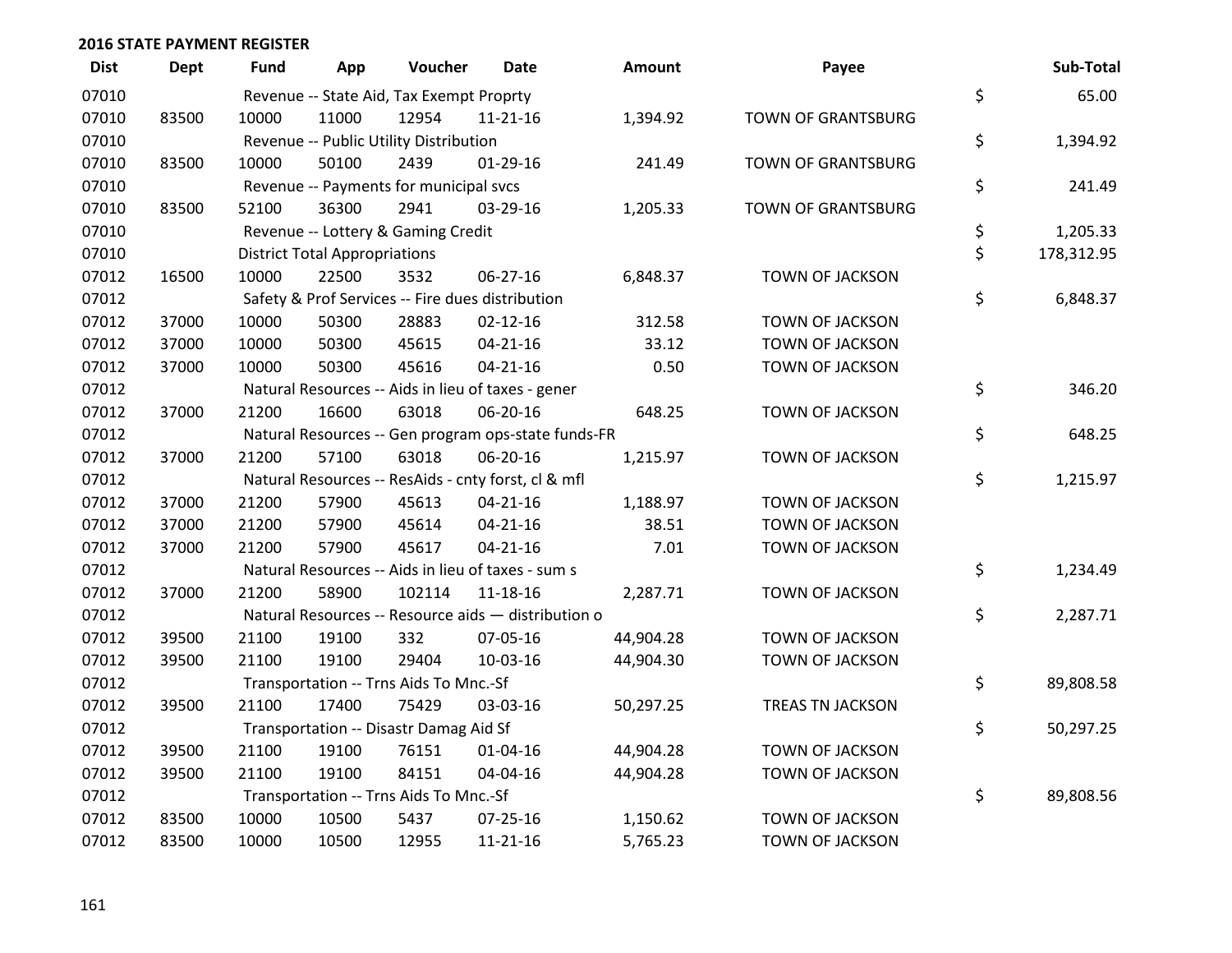| <b>Dist</b> | <b>Dept</b> | <b>Fund</b> | App                                  | Voucher                                             | Date           | <b>Amount</b> | Payee                  | Sub-Total        |
|-------------|-------------|-------------|--------------------------------------|-----------------------------------------------------|----------------|---------------|------------------------|------------------|
| 07012       |             |             |                                      | Revenue -- County and Municipal Aid                 |                |               |                        | \$<br>6,915.85   |
| 07012       | 83500       | 10000       | 10900                                | 7404                                                | $07 - 25 - 16$ | 3.00          | TOWN OF JACKSON        |                  |
| 07012       |             |             |                                      | Revenue -- State Aid, Tax Exempt Proprty            |                |               |                        | \$<br>3.00       |
| 07012       | 83500       | 10000       | 11000                                | 12955                                               | 11-21-16       | 784.71        | <b>TOWN OF JACKSON</b> |                  |
| 07012       |             |             |                                      | Revenue -- Public Utility Distribution              |                |               |                        | \$<br>784.71     |
| 07012       |             |             | <b>District Total Appropriations</b> |                                                     |                |               |                        | \$<br>250,198.94 |
| 07014       | 16500       | 10000       | 22500                                | 3533                                                | 06-27-16       | 2,652.75      | TOWN OF LA FOLLETTE    |                  |
| 07014       |             |             |                                      | Safety & Prof Services -- Fire dues distribution    |                |               |                        | \$<br>2,652.75   |
| 07014       | 37000       | 10000       | 50300                                | 47089                                               | $04 - 21 - 16$ | 101.68        | TOWN OF LA FOLLETTE    |                  |
| 07014       |             |             |                                      | Natural Resources -- Aids in lieu of taxes - gener  |                |               |                        | \$<br>101.68     |
| 07014       | 37000       | 21200       | 16600                                | 63019                                               | 06-20-16       | 906.55        | TOWN OF LA FOLLETTE    |                  |
| 07014       |             |             |                                      | Natural Resources -- Gen program ops-state funds-FR |                |               |                        | \$<br>906.55     |
| 07014       | 37000       | 21200       | 57100                                | 63019                                               | 06-20-16       | 573.86        | TOWN OF LA FOLLETTE    |                  |
| 07014       |             |             |                                      | Natural Resources -- ResAids - cnty forst, cl & mfl |                |               |                        | \$<br>573.86     |
| 07014       | 37000       | 21200       | 57900                                | 47090                                               | $04 - 21 - 16$ | 35.20         | TOWN OF LA FOLLETTE    |                  |
| 07014       |             |             |                                      | Natural Resources -- Aids in lieu of taxes - sum s  |                |               |                        | \$<br>35.20      |
| 07014       | 37000       | 21200       | 58900                                | 102115                                              | 11-18-16       | 686.89        | TOWN OF LA FOLLETTE    |                  |
| 07014       |             |             |                                      | Natural Resources -- Resource aids - distribution o |                |               |                        | \$<br>686.89     |
| 07014       | 39500       | 21100       | 19100                                | 333                                                 | 07-05-16       | 23,610.94     | TOWN OF LA FOLLETTE    |                  |
| 07014       | 39500       | 21100       | 19100                                | 29405                                               | 10-03-16       | 23,610.96     | TOWN OF LA FOLLETTE    |                  |
| 07014       | 39500       | 21100       | 19100                                | 76152                                               | $01 - 04 - 16$ | 23,610.94     | TOWN OF LA FOLLETTE    |                  |
| 07014       | 39500       | 21100       | 19100                                | 84152                                               | 04-04-16       | 23,610.94     | TOWN OF LA FOLLETTE    |                  |
| 07014       |             |             |                                      | Transportation -- Trns Aids To Mnc.-Sf              |                |               |                        | \$<br>94,443.78  |
| 07014       | 83500       | 10000       | 10500                                | 5438                                                | 07-25-16       | 978.29        | TOWN OF LA FOLLETTE    |                  |
| 07014       | 83500       | 10000       | 10500                                | 12956                                               | 11-21-16       | 5,543.61      | TOWN OF LA FOLLETTE    |                  |
| 07014       |             |             |                                      | Revenue -- County and Municipal Aid                 |                |               |                        | \$<br>6,521.90   |
| 07014       | 83500       | 10000       | 10900                                | 7405                                                | $07 - 25 - 16$ | 7.00          | TOWN OF LA FOLLETTE    |                  |
| 07014       |             |             |                                      | Revenue -- State Aid, Tax Exempt Proprty            |                |               |                        | \$<br>7.00       |
| 07014       |             |             | <b>District Total Appropriations</b> |                                                     |                |               |                        | \$<br>105,929.61 |
| 07016       | 16500       | 10000       | 22500                                | 3534                                                | $06 - 27 - 16$ | 887.88        | TOWN OF LINCOLN        |                  |
| 07016       |             |             |                                      | Safety & Prof Services -- Fire dues distribution    |                |               |                        | \$<br>887.88     |
| 07016       | 37000       | 10000       | 50300                                | 29037                                               | $02 - 12 - 16$ | 1,224.43      | <b>TOWN OF LINCOLN</b> |                  |
| 07016       | 37000       | 10000       | 50300                                | 46049                                               | $04 - 21 - 16$ | 536.19        | TOWN OF LINCOLN        |                  |
| 07016       |             |             |                                      | Natural Resources -- Aids in lieu of taxes - gener  |                |               |                        | \$<br>1,760.62   |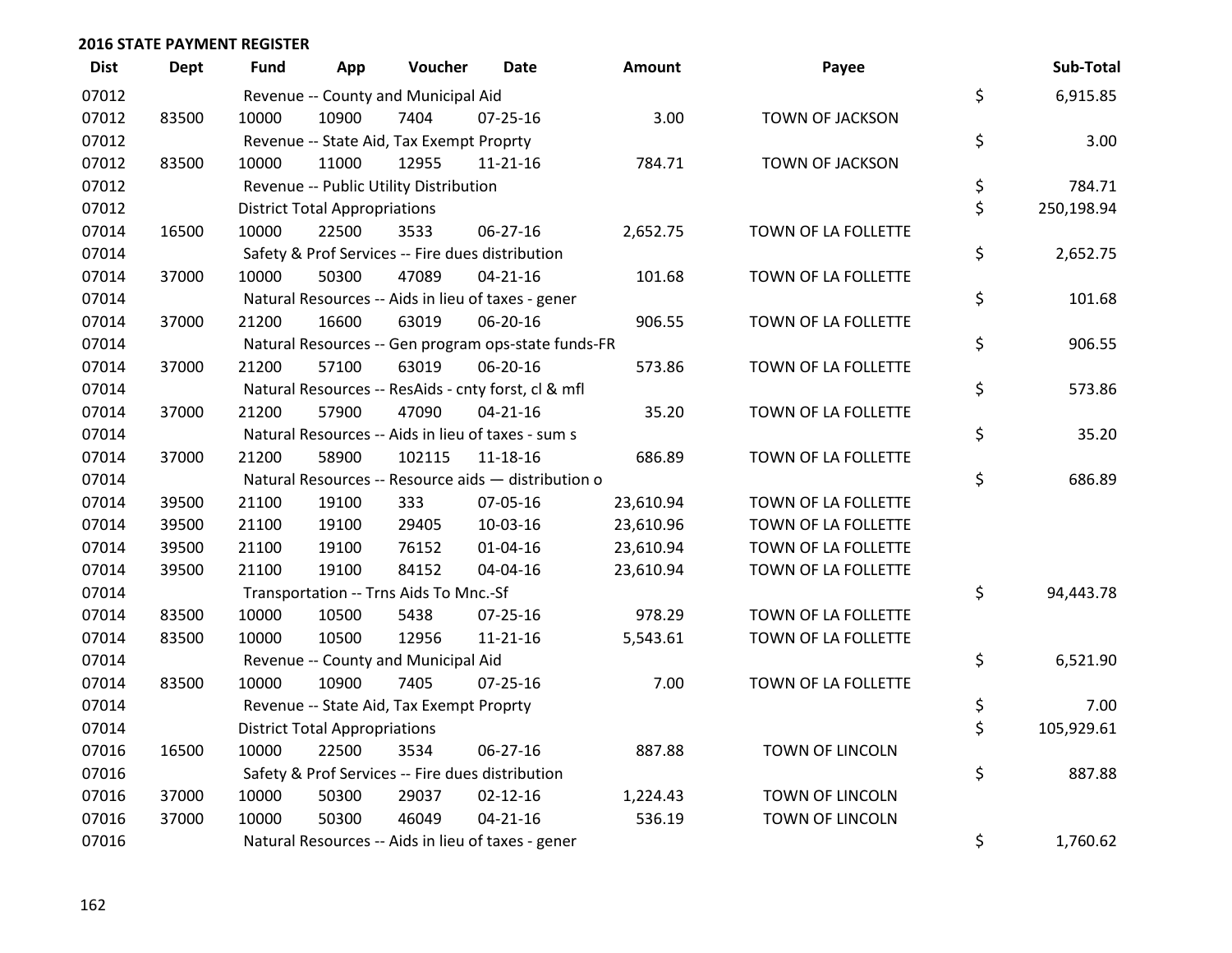| <b>Dist</b> | <b>Dept</b> | <b>Fund</b> | App                                  | Voucher                                             | <b>Date</b>    | Amount    | Payee                  | Sub-Total        |
|-------------|-------------|-------------|--------------------------------------|-----------------------------------------------------|----------------|-----------|------------------------|------------------|
| 07016       | 37000       | 21200       | 16600                                | 63020                                               | 06-20-16       | 391.33    | <b>TOWN OF LINCOLN</b> |                  |
| 07016       |             |             |                                      | Natural Resources -- Gen program ops-state funds-FR |                |           |                        | \$<br>391.33     |
| 07016       | 37000       | 21200       | 57100                                | 63020                                               | 06-20-16       | 1,493.90  | TOWN OF LINCOLN        |                  |
| 07016       |             |             |                                      | Natural Resources -- ResAids - cnty forst, cl & mfl |                |           |                        | \$<br>1,493.90   |
| 07016       | 37000       | 21200       | 57900                                | 46048                                               | $04 - 21 - 16$ | 2,999.46  | TOWN OF LINCOLN        |                  |
| 07016       |             |             |                                      | Natural Resources -- Aids in lieu of taxes - sum s  |                |           |                        | \$<br>2,999.46   |
| 07016       | 37000       | 21200       | 58900                                | 102116                                              | 11-18-16       | 1,393.19  | TOWN OF LINCOLN        |                  |
| 07016       |             |             |                                      | Natural Resources -- Resource aids - distribution o |                |           |                        | \$<br>1,393.19   |
| 07016       | 39500       | 21100       | 19100                                | 334                                                 | 07-05-16       | 24,106.39 | TOWN OF LINCOLN        |                  |
| 07016       | 39500       | 21100       | 19100                                | 29406                                               | 10-03-16       | 24,106.41 | TOWN OF LINCOLN        |                  |
| 07016       | 39500       | 21100       | 19100                                | 76153                                               | $01 - 04 - 16$ | 24,106.39 | TOWN OF LINCOLN        |                  |
| 07016       | 39500       | 21100       | 19100                                | 84153                                               | 04-04-16       | 24,106.39 | TOWN OF LINCOLN        |                  |
| 07016       |             |             |                                      | Transportation -- Trns Aids To Mnc.-Sf              |                |           |                        | \$<br>96,425.58  |
| 07016       | 83500       | 10000       | 10500                                | 5439                                                | 07-25-16       | 2,658.64  | TOWN OF LINCOLN        |                  |
| 07016       | 83500       | 10000       | 10500                                | 12957                                               | 11-21-16       | 15,065.64 | TOWN OF LINCOLN        |                  |
| 07016       |             |             |                                      | Revenue -- County and Municipal Aid                 |                |           |                        | \$<br>17,724.28  |
| 07016       | 83500       | 10000       | 10900                                | 7406                                                | $07 - 25 - 16$ | 6.00      | <b>TOWN OF LINCOLN</b> |                  |
| 07016       |             |             |                                      | Revenue -- State Aid, Tax Exempt Proprty            |                |           |                        | \$<br>6.00       |
| 07016       | 83500       | 10000       | 50100                                | 2440                                                | $01-29-16$     | 102.74    | TOWN OF LINCOLN        |                  |
| 07016       |             |             |                                      | Revenue -- Payments for municipal svcs              |                |           |                        | \$<br>102.74     |
| 07016       |             |             | <b>District Total Appropriations</b> |                                                     |                |           |                        | \$<br>123,184.98 |
| 07018       | 37000       | 10000       | 50300                                | 29371                                               | $02 - 12 - 16$ | 275.11    | TOWN OF MEENON         |                  |
| 07018       | 37000       | 10000       | 50300                                | 47115                                               | $04 - 21 - 16$ | 23.05     | <b>TOWN OF MEENON</b>  |                  |
| 07018       | 37000       | 10000       | 50300                                | 47116                                               | $04 - 21 - 16$ | 17.50     | <b>TOWN OF MEENON</b>  |                  |
| 07018       | 37000       | 10000       | 50300                                | 47117                                               | $04 - 21 - 16$ | 252.42    | <b>TOWN OF MEENON</b>  |                  |
| 07018       |             |             |                                      | Natural Resources -- Aids in lieu of taxes - gener  |                |           |                        | \$<br>568.08     |
| 07018       | 37000       | 21200       | 16600                                | 63021                                               | 06-20-16       | 132.98    | <b>TOWN OF MEENON</b>  |                  |
| 07018       |             |             |                                      | Natural Resources -- Gen program ops-state funds-FR |                |           |                        | \$<br>132.98     |
| 07018       | 37000       | 21200       | 57100                                | 63021                                               | 06-20-16       | 149.46    | <b>TOWN OF MEENON</b>  |                  |
| 07018       |             |             |                                      | Natural Resources -- ResAids - cnty forst, cl & mfl |                |           |                        | \$<br>149.46     |
| 07018       | 37000       | 21200       | 57900                                | 47114                                               | $04 - 21 - 16$ | 0.64      | <b>TOWN OF MEENON</b>  |                  |
| 07018       | 37000       | 21200       | 57900                                | 47118                                               | $04 - 21 - 16$ | 214.43    | <b>TOWN OF MEENON</b>  |                  |
| 07018       |             |             |                                      | Natural Resources -- Aids in lieu of taxes - sum s  |                |           |                        | \$<br>215.07     |
| 07018       | 39500       | 21100       | 19100                                | 335                                                 | 07-05-16       | 26,759.80 | <b>TOWN OF MEENON</b>  |                  |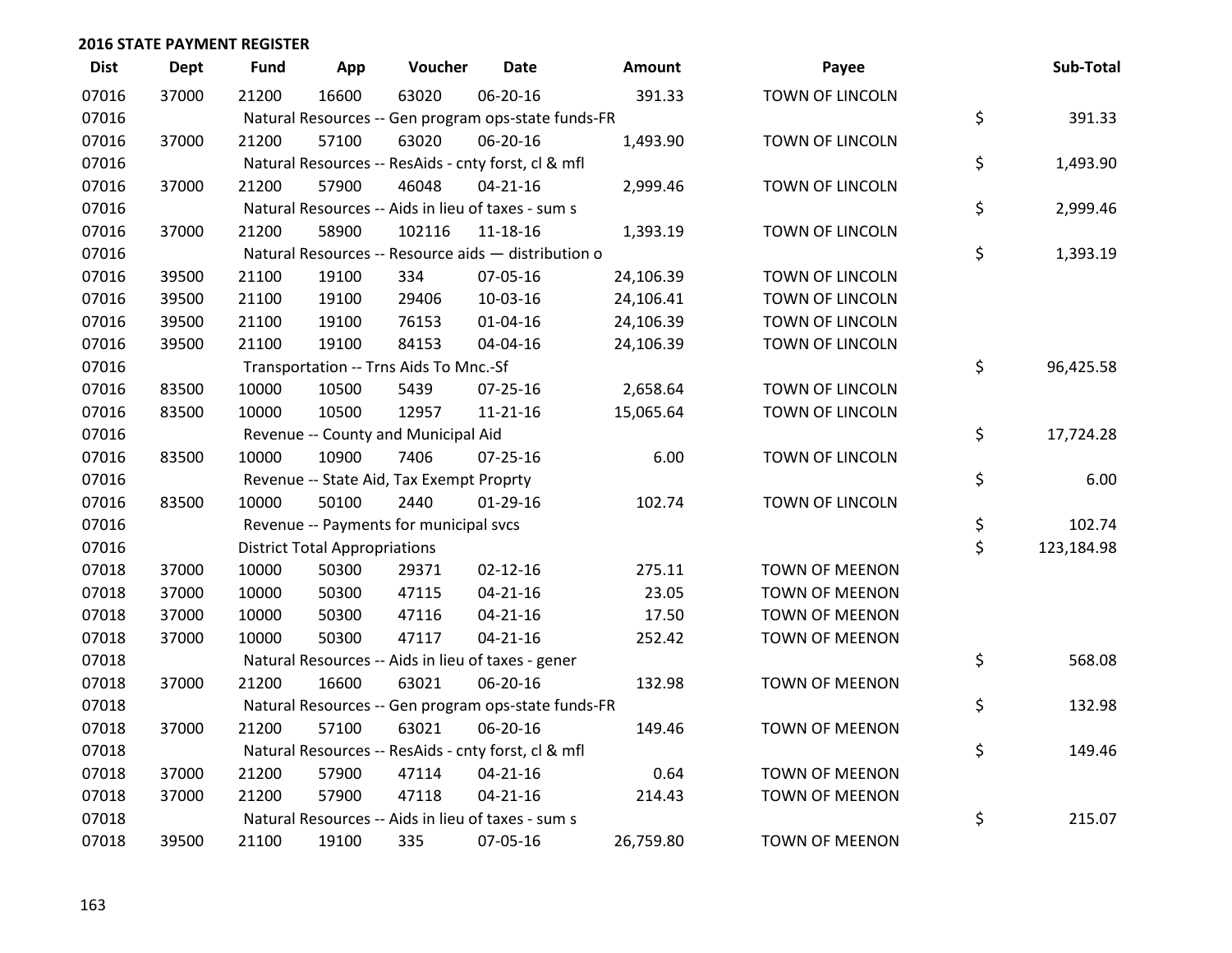| <b>Dist</b> | <b>Dept</b> | <b>Fund</b> | App                                  | Voucher                                  | <b>Date</b>                                         | Amount    | Payee                  | Sub-Total        |
|-------------|-------------|-------------|--------------------------------------|------------------------------------------|-----------------------------------------------------|-----------|------------------------|------------------|
| 07018       | 39500       | 21100       | 19100                                | 29407                                    | $10-03-16$                                          | 26,759.82 | <b>TOWN OF MEENON</b>  |                  |
| 07018       | 39500       | 21100       | 19100                                | 76154                                    | $01 - 04 - 16$                                      | 26,759.80 | TOWN OF MEENON         |                  |
| 07018       | 39500       | 21100       | 19100                                | 84154                                    | 04-04-16                                            | 26,759.80 | <b>TOWN OF MEENON</b>  |                  |
| 07018       |             |             |                                      | Transportation -- Trns Aids To Mnc.-Sf   |                                                     |           |                        | \$<br>107,039.22 |
| 07018       | 39500       | 21100       | 27800                                | 85445                                    | 06-20-16                                            | 14,933.54 | TREAS TN MEENON        |                  |
| 07018       |             |             |                                      | Transportation -- Loc Rd Imp Prg St Fd   |                                                     |           |                        | \$<br>14,933.54  |
| 07018       | 83500       | 10000       | 10500                                | 5440                                     | $07 - 25 - 16$                                      | 2,457.03  | <b>TOWN OF MEENON</b>  |                  |
| 07018       | 83500       | 10000       | 10500                                | 12958                                    | $11 - 21 - 16$                                      | 9,822.93  | <b>TOWN OF MEENON</b>  |                  |
| 07018       |             |             |                                      | Revenue -- County and Municipal Aid      |                                                     |           |                        | \$<br>12,279.96  |
| 07018       | 83500       | 10000       | 10900                                | 7407                                     | 07-25-16                                            | 49.00     | TOWN OF MEENON         |                  |
| 07018       |             |             |                                      | Revenue -- State Aid, Tax Exempt Proprty |                                                     |           |                        | \$<br>49.00      |
| 07018       | 83500       | 10000       | 11000                                | 12958                                    | $11 - 21 - 16$                                      | 4,142.55  | <b>TOWN OF MEENON</b>  |                  |
| 07018       |             |             |                                      | Revenue -- Public Utility Distribution   |                                                     |           |                        | \$<br>4,142.55   |
| 07018       |             |             | <b>District Total Appropriations</b> |                                          |                                                     |           |                        | \$<br>139,509.86 |
| 07020       | 16500       | 10000       | 22500                                | 3535                                     | 06-27-16                                            | 6,789.11  | TOWN OF OAKLAND        |                  |
| 07020       |             |             |                                      |                                          | Safety & Prof Services -- Fire dues distribution    |           |                        | \$<br>6,789.11   |
| 07020       | 37000       | 10000       | 50300                                | 45868                                    | $04 - 21 - 16$                                      | 52.45     | TOWN OF OAKLAND        |                  |
| 07020       | 37000       | 10000       | 50300                                | 45870                                    | $04 - 21 - 16$                                      | 166.22    | <b>TOWN OF OAKLAND</b> |                  |
| 07020       |             |             |                                      |                                          | Natural Resources -- Aids in lieu of taxes - gener  |           |                        | \$<br>218.67     |
| 07020       | 37000       | 21200       | 16600                                | 63022                                    | 06-20-16                                            | 564.28    | TOWN OF OAKLAND        |                  |
| 07020       |             |             |                                      |                                          | Natural Resources -- Gen program ops-state funds-FR |           |                        | \$<br>564.28     |
| 07020       | 37000       | 21200       | 57100                                | 63022                                    | 06-20-16                                            | 344.14    | TOWN OF OAKLAND        |                  |
| 07020       |             |             |                                      |                                          | Natural Resources -- ResAids - cnty forst, cl & mfl |           |                        | \$<br>344.14     |
| 07020       | 37000       | 21200       | 57900                                | 45869                                    | $04 - 21 - 16$                                      | 268.26    | <b>TOWN OF OAKLAND</b> |                  |
| 07020       | 37000       | 21200       | 57900                                | 45871                                    | $04 - 21 - 16$                                      | 0.04      | <b>TOWN OF OAKLAND</b> |                  |
| 07020       | 37000       | 21200       | 57900                                | 45872                                    | $04 - 21 - 16$                                      | 8.83      | TOWN OF OAKLAND        |                  |
| 07020       |             |             |                                      |                                          | Natural Resources -- Aids in lieu of taxes - sum s  |           |                        | \$<br>277.13     |
| 07020       | 37000       | 21200       | 58900                                | 102117                                   | 11-18-16                                            | 1,211.28  | TOWN OF OAKLAND        |                  |
| 07020       |             |             |                                      |                                          | Natural Resources -- Resource aids - distribution o |           |                        | \$<br>1,211.28   |
| 07020       | 39500       | 21100       | 17400                                | 49341                                    | 11-18-16                                            | 50,541.09 | <b>TOWN OF OAKLAND</b> |                  |
| 07020       |             |             |                                      | Transportation -- Disastr Damag Aid Sf   |                                                     |           |                        | \$<br>50,541.09  |
| 07020       | 39500       | 21100       | 19100                                | 336                                      | 07-05-16                                            | 26,396.47 | TOWN OF OAKLAND        |                  |
| 07020       | 39500       | 21100       | 19100                                | 29408                                    | 10-03-16                                            | 26,396.49 | <b>TOWN OF OAKLAND</b> |                  |
| 07020       | 39500       | 21100       | 19100                                | 76155                                    | $01 - 04 - 16$                                      | 26,396.47 | TOWN OF OAKLAND        |                  |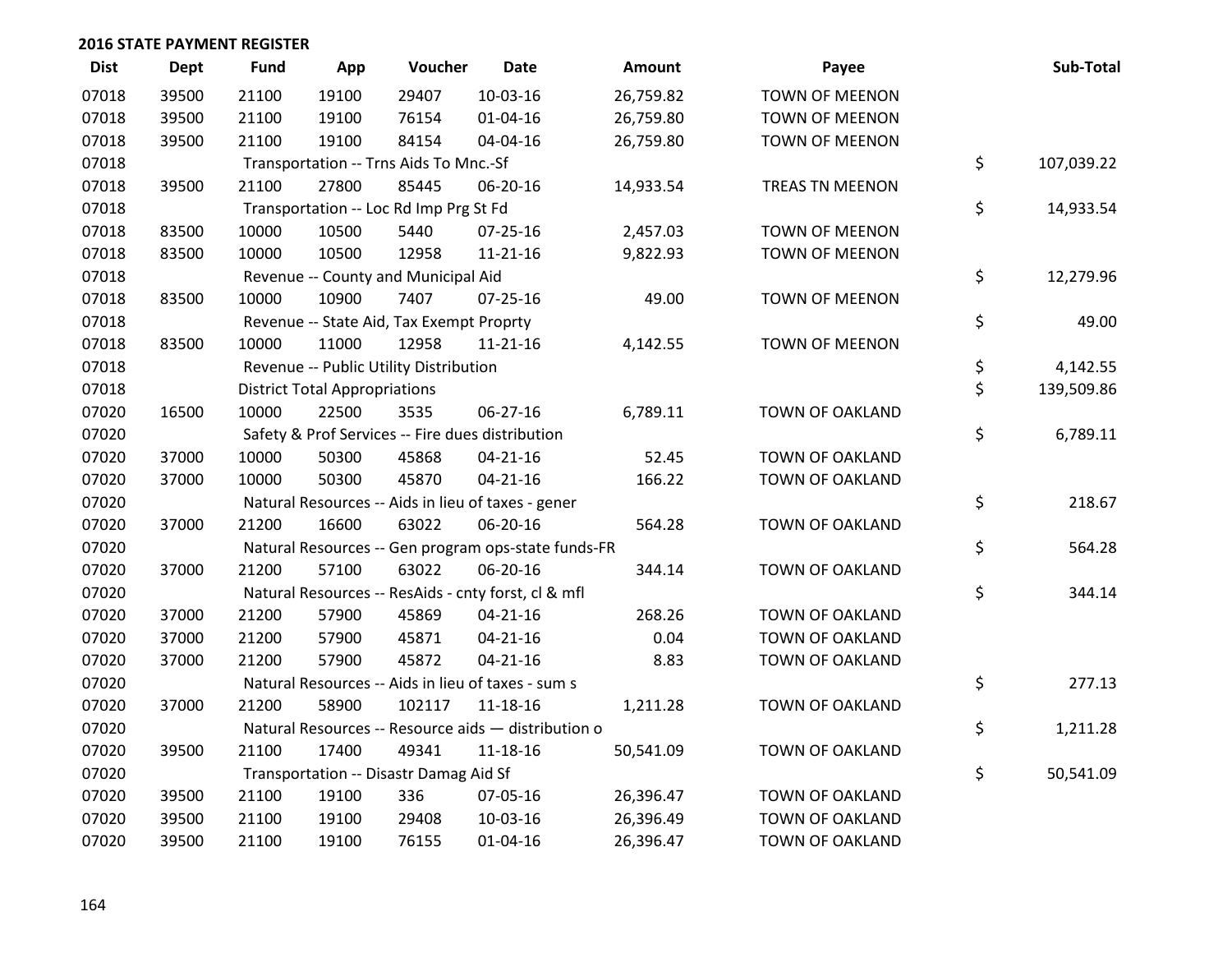| <b>Dist</b> | <b>Dept</b> | <b>Fund</b> | App                                  | Voucher                                             | Date           | Amount    | Payee                  | Sub-Total        |
|-------------|-------------|-------------|--------------------------------------|-----------------------------------------------------|----------------|-----------|------------------------|------------------|
| 07020       | 39500       | 21100       | 19100                                | 84155                                               | 04-04-16       | 26,396.47 | TOWN OF OAKLAND        |                  |
| 07020       |             |             |                                      | Transportation -- Trns Aids To Mnc.-Sf              |                |           |                        | \$<br>105,585.90 |
| 07020       | 83500       | 10000       | 10500                                | 5441                                                | 07-25-16       | 1,187.57  | TOWN OF OAKLAND        |                  |
| 07020       | 83500       | 10000       | 10500                                | 12959                                               | $11 - 21 - 16$ | 6,155.07  | TOWN OF OAKLAND        |                  |
| 07020       |             |             |                                      | Revenue -- County and Municipal Aid                 |                |           |                        | \$<br>7,342.64   |
| 07020       | 83500       | 10000       | 10900                                | 7408                                                | $07 - 25 - 16$ | 8.00      | <b>TOWN OF OAKLAND</b> |                  |
| 07020       |             |             |                                      | Revenue -- State Aid, Tax Exempt Proprty            |                |           |                        | \$<br>8.00       |
| 07020       | 83500       | 10000       | 11000                                | 12959                                               | $11 - 21 - 16$ | 596.30    | TOWN OF OAKLAND        |                  |
| 07020       |             |             |                                      | Revenue -- Public Utility Distribution              |                |           |                        | \$<br>596.30     |
| 07020       |             |             | <b>District Total Appropriations</b> |                                                     |                |           |                        | \$<br>173,478.54 |
| 07022       | 16500       | 10000       | 22500                                | 3536                                                | 06-27-16       | 626.82    | TOWN OF ROOSEVELT      |                  |
| 07022       |             |             |                                      | Safety & Prof Services -- Fire dues distribution    |                |           |                        | \$<br>626.82     |
| 07022       | 37000       | 10000       | 50300                                | 28937                                               | $02 - 12 - 16$ | 5,294.55  | TOWN OF ROOSEVELT      |                  |
| 07022       | 37000       | 10000       | 50300                                | 45764                                               | $04 - 21 - 16$ | 471.03    | TOWN OF ROOSEVELT      |                  |
| 07022       |             |             |                                      | Natural Resources -- Aids in lieu of taxes - gener  |                |           |                        | \$<br>5,765.58   |
| 07022       | 37000       | 21200       | 16600                                | 63023                                               | 06-20-16       | 1,411.85  | TOWN OF ROOSEVELT      |                  |
| 07022       |             |             |                                      | Natural Resources -- Gen program ops-state funds-FR |                |           |                        | \$<br>1,411.85   |
| 07022       | 37000       | 21200       | 57100                                | 63023                                               | 06-20-16       | 1,950.61  | TOWN OF ROOSEVELT      |                  |
| 07022       |             |             |                                      | Natural Resources -- ResAids - cnty forst, cl & mfl |                |           |                        | \$<br>1,950.61   |
| 07022       | 37000       | 21200       | 57900                                | 45763                                               | $04 - 21 - 16$ | 1,514.79  | TOWN OF ROOSEVELT      |                  |
| 07022       |             |             |                                      | Natural Resources -- Aids in lieu of taxes - sum s  |                |           |                        | \$<br>1,514.79   |
| 07022       | 39500       | 21100       | 19100                                | 337                                                 | 07-05-16       | 13,657.90 | TOWN OF ROOSEVELT      |                  |
| 07022       | 39500       | 21100       | 19100                                | 29409                                               | 10-03-16       | 13,657.92 | TOWN OF ROOSEVELT      |                  |
| 07022       | 39500       | 21100       | 19100                                | 76156                                               | $01 - 04 - 16$ | 13,657.90 | TOWN OF ROOSEVELT      |                  |
| 07022       | 39500       | 21100       | 19100                                | 84156                                               | 04-04-16       | 13,657.90 | TOWN OF ROOSEVELT      |                  |
| 07022       |             |             |                                      | Transportation -- Trns Aids To Mnc.-Sf              |                |           |                        | \$<br>54,631.62  |
| 07022       | 83500       | 10000       | 10500                                | 5442                                                | $07 - 25 - 16$ | 1,420.57  | TOWN OF ROOSEVELT      |                  |
| 07022       | 83500       | 10000       | 10500                                | 12960                                               | $11 - 21 - 16$ | 8,049.89  | TOWN OF ROOSEVELT      |                  |
| 07022       |             |             |                                      | Revenue -- County and Municipal Aid                 |                |           |                        | \$<br>9,470.46   |
| 07022       | 83500       | 10000       | 10900                                | 7409                                                | $07 - 25 - 16$ | 1.00      | TOWN OF ROOSEVELT      |                  |
| 07022       |             |             |                                      | Revenue -- State Aid, Tax Exempt Proprty            |                |           |                        | \$<br>1.00       |
| 07022       |             |             | <b>District Total Appropriations</b> |                                                     |                |           |                        | \$<br>75,372.73  |
| 07024       | 16500       | 10000       | 22500                                | 3537                                                | 06-27-16       | 2,185.94  | <b>TOWN OF RUSK</b>    |                  |
| 07024       |             |             |                                      | Safety & Prof Services -- Fire dues distribution    |                |           |                        | \$<br>2,185.94   |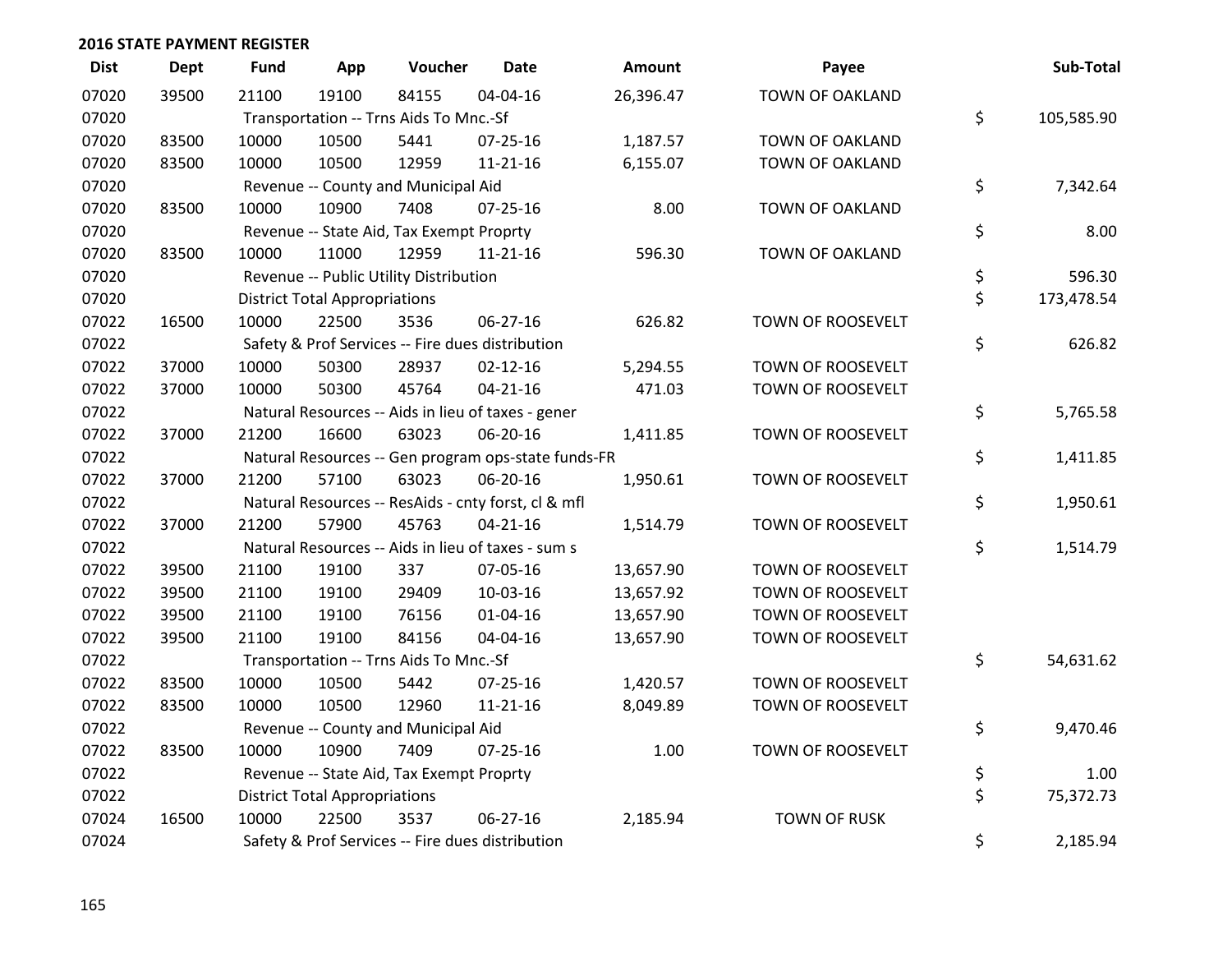| <b>Dist</b> | <b>Dept</b> | <b>Fund</b> | App                                  | Voucher                                             | <b>Date</b>    | Amount    | Payee               | Sub-Total        |
|-------------|-------------|-------------|--------------------------------------|-----------------------------------------------------|----------------|-----------|---------------------|------------------|
| 07024       | 37000       | 10000       | 50300                                | 45390                                               | $04 - 21 - 16$ | 31.13     | <b>TOWN OF RUSK</b> |                  |
| 07024       |             |             |                                      | Natural Resources -- Aids in lieu of taxes - gener  |                |           |                     | \$<br>31.13      |
| 07024       | 37000       | 21200       | 16600                                | 63024                                               | 06-20-16       | 532.09    | <b>TOWN OF RUSK</b> |                  |
| 07024       |             |             |                                      | Natural Resources -- Gen program ops-state funds-FR |                |           |                     | \$<br>532.09     |
| 07024       | 37000       | 21200       | 57100                                | 63024                                               | 06-20-16       | 2,055.79  | <b>TOWN OF RUSK</b> |                  |
| 07024       |             |             |                                      | Natural Resources -- ResAids - cnty forst, cl & mfl |                |           |                     | \$<br>2,055.79   |
| 07024       | 37000       | 21200       | 57900                                | 45391                                               | $04 - 21 - 16$ | 3.11      | <b>TOWN OF RUSK</b> |                  |
| 07024       |             |             |                                      | Natural Resources -- Aids in lieu of taxes - sum s  |                |           |                     | \$<br>3.11       |
| 07024       | 39500       | 21100       | 19100                                | 338                                                 | 07-05-16       | 24,640.38 | <b>TOWN OF RUSK</b> |                  |
| 07024       | 39500       | 21100       | 19100                                | 29410                                               | 10-03-16       | 24,640.38 | <b>TOWN OF RUSK</b> |                  |
| 07024       | 39500       | 21100       | 19100                                | 76157                                               | $01 - 04 - 16$ | 24,640.38 | <b>TOWN OF RUSK</b> |                  |
| 07024       | 39500       | 21100       | 19100                                | 84157                                               | 04-04-16       | 24,640.38 | <b>TOWN OF RUSK</b> |                  |
| 07024       |             |             |                                      | Transportation -- Trns Aids To Mnc.-Sf              |                |           |                     | \$<br>98,561.52  |
| 07024       | 83500       | 10000       | 10500                                | 5443                                                | $07 - 25 - 16$ | 857.51    | <b>TOWN OF RUSK</b> |                  |
| 07024       | 83500       | 10000       | 10500                                | 12961                                               | $11 - 21 - 16$ | 4,328.64  | <b>TOWN OF RUSK</b> |                  |
| 07024       |             |             |                                      | Revenue -- County and Municipal Aid                 |                |           |                     | \$<br>5,186.15   |
| 07024       | 83500       | 10000       | 10900                                | 7410                                                | $07 - 25 - 16$ | 1.00      | <b>TOWN OF RUSK</b> |                  |
| 07024       |             |             |                                      | Revenue -- State Aid, Tax Exempt Proprty            |                |           |                     | \$<br>1.00       |
| 07024       | 83500       | 10000       | 11000                                | 12961                                               | $11 - 21 - 16$ | 528.02    | <b>TOWN OF RUSK</b> |                  |
| 07024       |             |             |                                      | Revenue -- Public Utility Distribution              |                |           |                     | \$<br>528.02     |
| 07024       |             |             | <b>District Total Appropriations</b> |                                                     |                |           |                     | \$<br>109,084.75 |
| 07026       | 16500       | 10000       | 22500                                | 3538                                                | 06-27-16       | 2,461.93  | TOWN OF SAND LAKE   |                  |
| 07026       |             |             |                                      | Safety & Prof Services -- Fire dues distribution    |                |           |                     | \$<br>2,461.93   |
| 07026       | 37000       | 10000       | 50300                                | 28822                                               | $02 - 12 - 16$ | 760.27    | TOWN OF SAND LAKE   |                  |
| 07026       | 37000       | 10000       | 50300                                | 45402                                               | $04 - 21 - 16$ | 94.04     | TOWN OF SAND LAKE   |                  |
| 07026       |             |             |                                      | Natural Resources -- Aids in lieu of taxes - gener  |                |           |                     | \$<br>854.31     |
| 07026       | 37000       | 21200       | 16600                                | 63025                                               | 06-20-16       | 274.65    | TOWN OF SAND LAKE   |                  |
| 07026       |             |             |                                      | Natural Resources -- Gen program ops-state funds-FR |                |           |                     | \$<br>274.65     |
| 07026       | 37000       | 21200       | 57100                                | 63025                                               | 06-20-16       | 1,913.12  | TOWN OF SAND LAKE   |                  |
| 07026       |             |             |                                      | Natural Resources -- ResAids - cnty forst, cl & mfl |                |           |                     | \$<br>1,913.12   |
| 07026       | 37000       | 21200       | 57900                                | 45401                                               | $04 - 21 - 16$ | 3.42      | TOWN OF SAND LAKE   |                  |
| 07026       |             |             |                                      | Natural Resources -- Aids in lieu of taxes - sum s  |                |           |                     | \$<br>3.42       |
| 07026       | 39500       | 21100       | 19100                                | 339                                                 | 07-05-16       | 23,594.43 | TOWN OF SAND LAKE   |                  |
| 07026       | 39500       | 21100       | 19100                                | 29411                                               | 10-03-16       | 23,594.43 | TOWN OF SAND LAKE   |                  |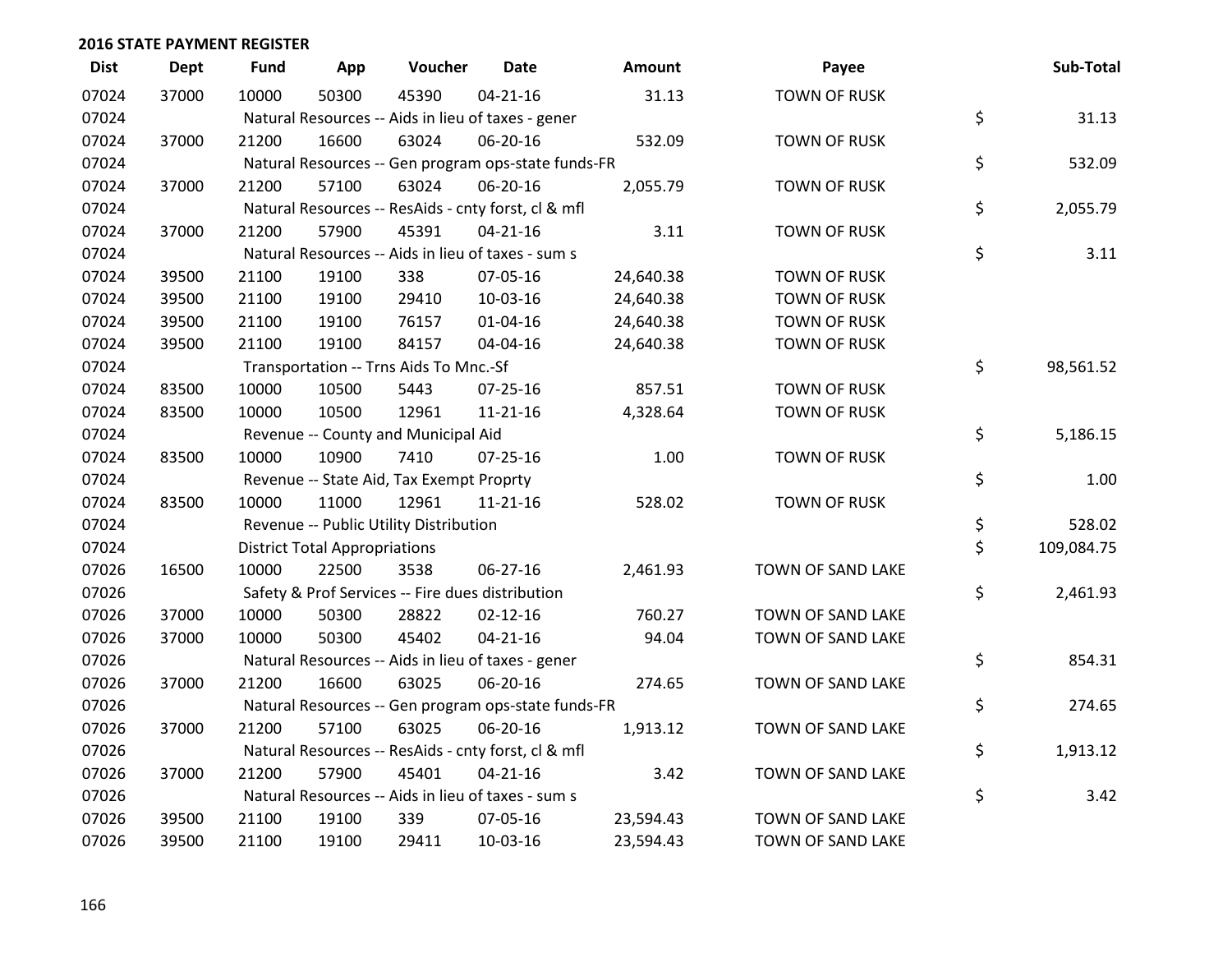| <b>Dist</b> | Dept  | <b>Fund</b> | App                                  | Voucher                                  | <b>Date</b>                                         | <b>Amount</b> | Payee                | Sub-Total        |
|-------------|-------|-------------|--------------------------------------|------------------------------------------|-----------------------------------------------------|---------------|----------------------|------------------|
| 07026       | 39500 | 21100       | 19100                                | 76158                                    | $01 - 04 - 16$                                      | 23,594.43     | TOWN OF SAND LAKE    |                  |
| 07026       | 39500 | 21100       | 19100                                | 84158                                    | 04-04-16                                            | 23,594.43     | TOWN OF SAND LAKE    |                  |
| 07026       |       |             |                                      | Transportation -- Trns Aids To Mnc.-Sf   |                                                     |               |                      | \$<br>94,377.72  |
| 07026       | 83500 | 10000       | 10500                                | 5444                                     | $07 - 25 - 16$                                      | 1,057.63      | TOWN OF SAND LAKE    |                  |
| 07026       | 83500 | 10000       | 10500                                | 12962                                    | $11 - 21 - 16$                                      | 4,928.79      | TOWN OF SAND LAKE    |                  |
| 07026       |       |             |                                      | Revenue -- County and Municipal Aid      |                                                     |               |                      | \$<br>5,986.42   |
| 07026       | 83500 | 10000       | 11000                                | 12962                                    | $11 - 21 - 16$                                      | 1,151.44      | TOWN OF SAND LAKE    |                  |
| 07026       |       |             |                                      | Revenue -- Public Utility Distribution   |                                                     |               |                      | \$<br>1,151.44   |
| 07026       |       |             | <b>District Total Appropriations</b> |                                          |                                                     |               |                      | \$<br>107,023.01 |
| 07028       | 16500 | 10000       | 22500                                | 3539                                     | 06-27-16                                            | 5,946.12      | TOWN OF SCOTT        |                  |
| 07028       |       |             |                                      |                                          | Safety & Prof Services -- Fire dues distribution    |               |                      | \$<br>5,946.12   |
| 07028       | 37000 | 21200       | 16600                                | 63026                                    | 06-20-16                                            | 977.07        | TOWN OF SCOTT        |                  |
| 07028       |       |             |                                      |                                          | Natural Resources -- Gen program ops-state funds-FR |               |                      | \$<br>977.07     |
| 07028       | 37000 | 21200       | 57100                                | 63026                                    | 06-20-16                                            | 499.77        | TOWN OF SCOTT        |                  |
| 07028       |       |             |                                      |                                          | Natural Resources -- ResAids - cnty forst, cl & mfl |               |                      | \$<br>499.77     |
| 07028       | 37000 | 21200       | 57900                                | 45324                                    | $04 - 21 - 16$                                      | 183.56        | TOWN OF SCOTT        |                  |
| 07028       | 37000 | 21200       | 57900                                | 45325                                    | $04 - 21 - 16$                                      | 26.71         | TOWN OF SCOTT        |                  |
| 07028       |       |             |                                      |                                          | Natural Resources -- Aids in lieu of taxes - sum s  |               |                      | \$<br>210.27     |
| 07028       | 39500 | 21100       | 19100                                | 340                                      | 07-05-16                                            | 26,468.04     | TOWN OF SCOTT        |                  |
| 07028       | 39500 | 21100       | 19100                                | 29412                                    | 10-03-16                                            | 26,468.04     | TOWN OF SCOTT        |                  |
| 07028       |       |             |                                      | Transportation -- Trns Aids To Mnc.-Sf   |                                                     |               |                      | \$<br>52,936.08  |
| 07028       | 39500 | 21100       | 17400                                | 71786                                    | $01 - 25 - 16$                                      | 36,926.29     | TREAS TN SCOTT       |                  |
| 07028       |       |             |                                      | Transportation -- Disastr Damag Aid Sf   |                                                     |               |                      | \$<br>36,926.29  |
| 07028       | 39500 | 21100       | 19100                                | 76159                                    | $01 - 04 - 16$                                      | 26,468.04     | TOWN OF SCOTT        |                  |
| 07028       | 39500 | 21100       | 19100                                | 84159                                    | 04-04-16                                            | 26,468.04     | TOWN OF SCOTT        |                  |
| 07028       |       |             |                                      | Transportation -- Trns Aids To Mnc.-Sf   |                                                     |               |                      | \$<br>52,936.08  |
| 07028       | 83500 | 10000       | 10500                                | 5445                                     | $07 - 25 - 16$                                      | 987.80        | TOWN OF SCOTT        |                  |
| 07028       | 83500 | 10000       | 10500                                | 12963                                    | $11 - 21 - 16$                                      | 5,597.51      | TOWN OF SCOTT        |                  |
| 07028       |       |             |                                      | Revenue -- County and Municipal Aid      |                                                     |               |                      | \$<br>6,585.31   |
| 07028       | 83500 | 10000       | 10900                                | 7411                                     | $07 - 25 - 16$                                      | 38.00         | TOWN OF SCOTT        |                  |
| 07028       |       |             |                                      | Revenue -- State Aid, Tax Exempt Proprty |                                                     |               |                      | \$<br>38.00      |
| 07028       |       |             | <b>District Total Appropriations</b> |                                          |                                                     |               |                      | \$<br>157,054.99 |
| 07030       | 16500 | 10000       | 22500                                | 5142                                     | 07-06-16                                            | 4,222.00      | <b>TOWN OF SIREN</b> |                  |
| 07030       |       |             |                                      |                                          | Safety & Prof Services -- Fire dues distribution    |               |                      | \$<br>4,222.00   |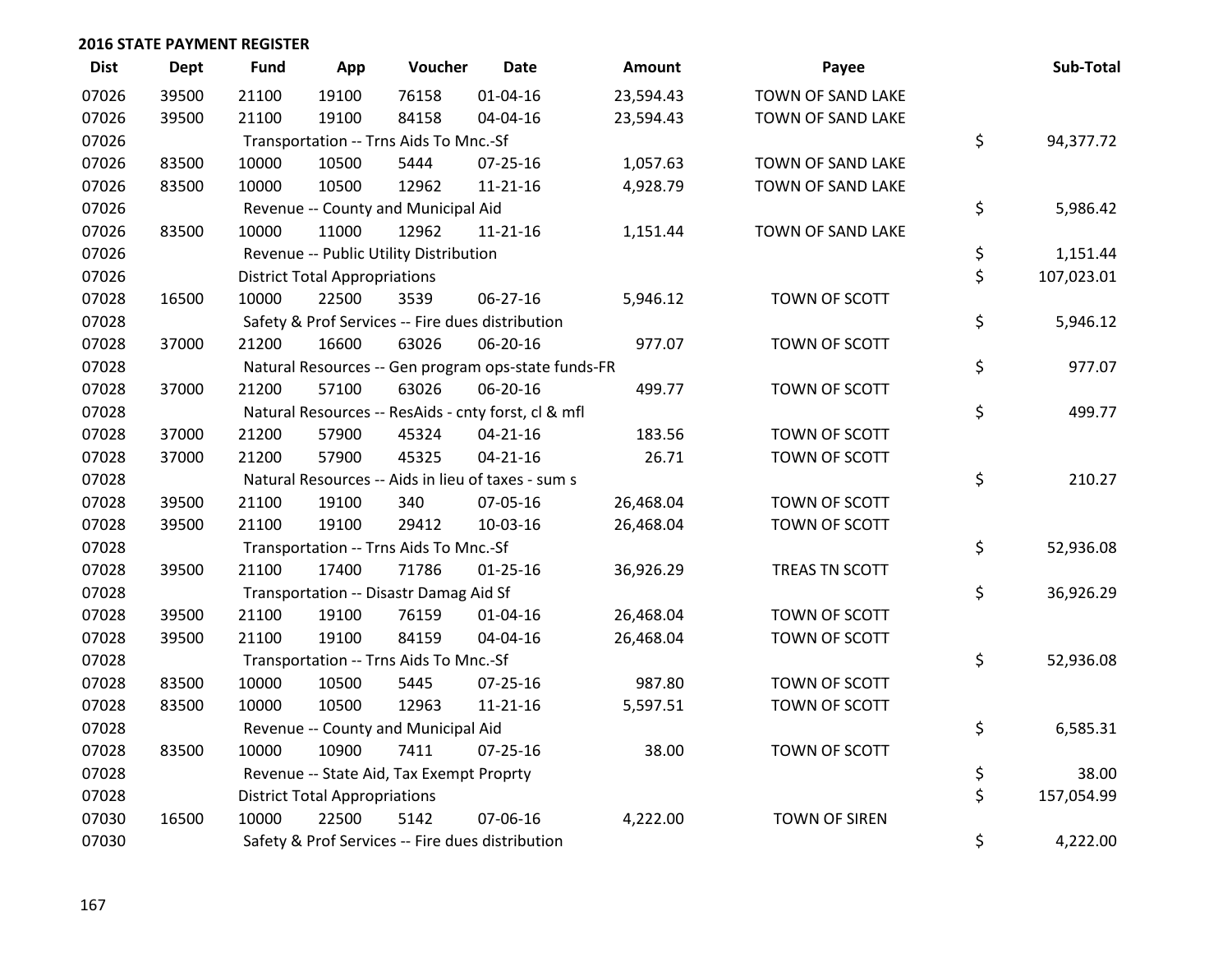| <b>Dist</b> | <b>Dept</b> | <b>Fund</b> | App                                  | Voucher                                  | <b>Date</b>                                         | Amount    | Payee                | Sub-Total        |
|-------------|-------------|-------------|--------------------------------------|------------------------------------------|-----------------------------------------------------|-----------|----------------------|------------------|
| 07030       | 37000       | 10000       | 50300                                | 28818                                    | $02 - 12 - 16$                                      | 4,371.77  | <b>TOWN OF SIREN</b> |                  |
| 07030       | 37000       | 10000       | 50300                                | 28819                                    | $02 - 12 - 16$                                      | 7,244.06  | TOWN OF SIREN        |                  |
| 07030       | 37000       | 10000       | 50300                                | 45380                                    | $04 - 21 - 16$                                      | 34.75     | TOWN OF SIREN        |                  |
| 07030       | 37000       | 10000       | 50300                                | 45381                                    | $04 - 21 - 16$                                      | 149.21    | TOWN OF SIREN        |                  |
| 07030       |             |             |                                      |                                          | Natural Resources -- Aids in lieu of taxes - gener  |           |                      | \$<br>11,799.79  |
| 07030       | 37000       | 21200       | 16600                                | 63027                                    | 06-20-16                                            | 198.06    | <b>TOWN OF SIREN</b> |                  |
| 07030       |             |             |                                      |                                          | Natural Resources -- Gen program ops-state funds-FR |           |                      | \$<br>198.06     |
| 07030       | 37000       | 21200       | 57100                                | 63027                                    | 06-20-16                                            | 176.78    | TOWN OF SIREN        |                  |
| 07030       |             |             |                                      |                                          | Natural Resources -- ResAids - cnty forst, cl & mfl |           |                      | \$<br>176.78     |
| 07030       | 37000       | 21200       | 57900                                | 45377                                    | $04 - 21 - 16$                                      | 23.32     | TOWN OF SIREN        |                  |
| 07030       | 37000       | 21200       | 57900                                | 45378                                    | $04 - 21 - 16$                                      | 17.86     | TOWN OF SIREN        |                  |
| 07030       | 37000       | 21200       | 57900                                | 45379                                    | $04 - 21 - 16$                                      | 9.08      | TOWN OF SIREN        |                  |
| 07030       |             |             |                                      |                                          | Natural Resources -- Aids in lieu of taxes - sum s  |           |                      | \$<br>50.26      |
| 07030       | 37000       | 21200       | 58900                                | 102118                                   | $11 - 18 - 16$                                      | 211.77    | <b>TOWN OF SIREN</b> |                  |
| 07030       |             |             |                                      |                                          | Natural Resources -- Resource aids - distribution o |           |                      | \$<br>211.77     |
| 07030       | 39500       | 21100       | 19100                                | 341                                      | 07-05-16                                            | 34,455.79 | <b>TOWN OF SIREN</b> |                  |
| 07030       | 39500       | 21100       | 19100                                | 29413                                    | 10-03-16                                            | 34,455.81 | <b>TOWN OF SIREN</b> |                  |
| 07030       | 39500       | 21100       | 19100                                | 76160                                    | $01 - 04 - 16$                                      | 34,455.79 | <b>TOWN OF SIREN</b> |                  |
| 07030       | 39500       | 21100       | 19100                                | 84160                                    | 04-04-16                                            | 34,455.79 | <b>TOWN OF SIREN</b> |                  |
| 07030       |             |             |                                      | Transportation -- Trns Aids To Mnc.-Sf   |                                                     |           |                      | \$<br>137,823.18 |
| 07030       | 83500       | 10000       | 10500                                | 5446                                     | $07 - 25 - 16$                                      | 2,198.73  | <b>TOWN OF SIREN</b> |                  |
| 07030       | 83500       | 10000       | 10500                                | 12964                                    | $11 - 21 - 16$                                      | 12,459.45 | <b>TOWN OF SIREN</b> |                  |
| 07030       |             |             |                                      | Revenue -- County and Municipal Aid      |                                                     |           |                      | \$<br>14,658.18  |
| 07030       | 83500       | 10000       | 10900                                | 7412                                     | $07 - 25 - 16$                                      | 87.00     | <b>TOWN OF SIREN</b> |                  |
| 07030       |             |             |                                      | Revenue -- State Aid, Tax Exempt Proprty |                                                     |           |                      | \$<br>87.00      |
| 07030       | 83500       | 10000       | 50100                                | 2441                                     | $01-29-16$                                          | 237.57    | <b>TOWN OF SIREN</b> |                  |
| 07030       |             |             |                                      | Revenue -- Payments for municipal svcs   |                                                     |           |                      | \$<br>237.57     |
| 07030       |             |             | <b>District Total Appropriations</b> |                                          |                                                     |           |                      | \$<br>169,464.59 |
| 07032       | 16500       | 10000       | 22500                                | 3540                                     | 06-27-16                                            | 4,153.69  | TOWN OF SWISS        |                  |
| 07032       |             |             |                                      |                                          | Safety & Prof Services -- Fire dues distribution    |           |                      | \$<br>4,153.69   |
| 07032       | 37000       | 10000       | 50300                                | 29354                                    | $02 - 12 - 16$                                      | 2,801.77  | TOWN OF SWISS        |                  |
| 07032       | 37000       | 10000       | 50300                                | 47007                                    | $04 - 21 - 16$                                      | 529.48    | TOWN OF SWISS        |                  |
| 07032       | 37000       | 10000       | 50300                                | 47008                                    | $04 - 21 - 16$                                      | 54.78     | TOWN OF SWISS        |                  |
| 07032       | 37000       | 10000       | 50300                                | 47011                                    | $04 - 21 - 16$                                      | 99.75     | TOWN OF SWISS        |                  |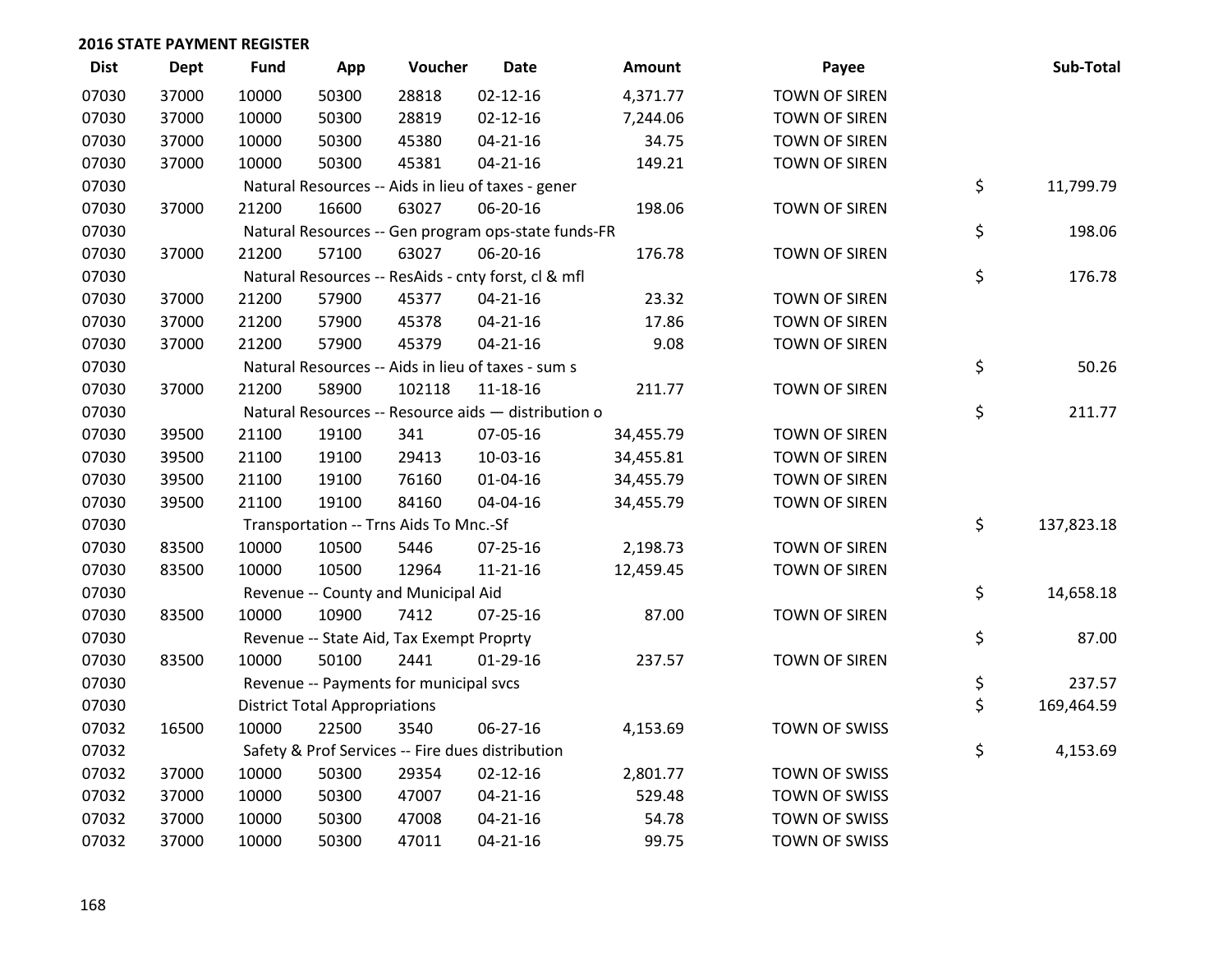| <b>Dist</b> | <b>Dept</b> | <b>Fund</b> | App                                  | Voucher                                          | Date                                                | Amount    | Payee              | Sub-Total        |
|-------------|-------------|-------------|--------------------------------------|--------------------------------------------------|-----------------------------------------------------|-----------|--------------------|------------------|
| 07032       | 37000       | 10000       | 50300                                | 47012                                            | $04 - 21 - 16$                                      | 12.32     | TOWN OF SWISS      |                  |
| 07032       |             |             |                                      |                                                  | Natural Resources -- Aids in lieu of taxes - gener  |           |                    | \$<br>3,498.10   |
| 07032       | 37000       | 21200       | 16600                                | 63028                                            | 06-20-16                                            | 330.51    | TOWN OF SWISS      |                  |
| 07032       |             |             |                                      |                                                  | Natural Resources -- Gen program ops-state funds-FR |           |                    | \$<br>330.51     |
| 07032       | 37000       | 21200       | 57100                                | 63028                                            | 06-20-16                                            | 5,829.38  | TOWN OF SWISS      |                  |
| 07032       |             |             |                                      |                                                  | Natural Resources -- ResAids - cnty forst, cl & mfl |           |                    | \$<br>5,829.38   |
| 07032       | 37000       | 21200       | 57900                                | 47006                                            | $04 - 21 - 16$                                      | 1.23      | TOWN OF SWISS      |                  |
| 07032       | 37000       | 21200       | 57900                                | 47009                                            | $04 - 21 - 16$                                      | 262.24    | TOWN OF SWISS      |                  |
| 07032       | 37000       | 21200       | 57900                                | 47010                                            | $04 - 21 - 16$                                      | 789.18    | TOWN OF SWISS      |                  |
| 07032       |             |             |                                      |                                                  | Natural Resources -- Aids in lieu of taxes - sum s  |           |                    | \$<br>1,052.65   |
| 07032       | 39500       | 21100       | 19100                                | 342                                              | 07-05-16                                            | 45,790.59 | TOWN OF SWISS      |                  |
| 07032       | 39500       | 21100       | 19100                                | 29414                                            | 10-03-16                                            | 45,790.59 | TOWN OF SWISS      |                  |
| 07032       |             |             |                                      | Transportation -- Trns Aids To Mnc.-Sf           |                                                     |           |                    | \$<br>91,581.18  |
| 07032       | 39500       | 21100       | 17400                                | 77799                                            | 03-29-16                                            | 97,707.75 | TREAS TN SWISS     |                  |
| 07032       |             |             |                                      | Transportation -- Disastr Damag Aid Sf           |                                                     |           |                    | \$<br>97,707.75  |
| 07032       | 39500       | 21100       | 19100                                | 76161                                            | $01 - 04 - 16$                                      | 45,790.59 | TOWN OF SWISS      |                  |
| 07032       | 39500       | 21100       | 19100                                | 84161                                            | 04-04-16                                            | 45,790.59 | TOWN OF SWISS      |                  |
| 07032       |             |             |                                      | Transportation -- Trns Aids To Mnc.-Sf           |                                                     |           |                    | \$<br>91,581.18  |
| 07032       | 83500       | 10000       | 10500                                | 5447                                             | 07-25-16                                            | 4,000.99  | TOWN OF SWISS      |                  |
| 07032       | 83500       | 10000       | 10500                                | 12965                                            | $11 - 21 - 16$                                      | 16,399.49 | TOWN OF SWISS      |                  |
| 07032       |             |             |                                      | Revenue -- County and Municipal Aid              |                                                     |           |                    | \$<br>20,400.48  |
| 07032       | 83500       | 10000       | 10900                                | 7413                                             | $07 - 25 - 16$                                      | 310.00    | TOWN OF SWISS      |                  |
| 07032       |             |             |                                      | Revenue -- State Aid, Tax Exempt Proprty         |                                                     |           |                    | \$<br>310.00     |
| 07032       | 83500       | 10000       | 11000                                | 12965                                            | $11 - 21 - 16$                                      | 6,174.68  | TOWN OF SWISS      |                  |
| 07032       |             |             |                                      | Revenue -- Public Utility Distribution           |                                                     |           |                    | \$<br>6,174.68   |
| 07032       |             |             | <b>District Total Appropriations</b> |                                                  |                                                     |           |                    | \$<br>322,619.60 |
| 07034       | 16500       | 10000       | 22500                                | 3541                                             | $06 - 27 - 16$                                      | 3,395.87  | TOWN OF TRADE LAKE |                  |
| 07034       |             |             |                                      | Safety & Prof Services -- Fire dues distribution |                                                     |           |                    | \$<br>3,395.87   |
| 07034       | 37000       | 10000       | 50300                                | 45371                                            | $04 - 21 - 16$                                      | 13.05     | TOWN OF TRADE LAKE |                  |
| 07034       |             |             |                                      |                                                  | Natural Resources -- Aids in lieu of taxes - gener  |           |                    | \$<br>13.05      |
| 07034       | 37000       | 21200       | 16600                                | 63029                                            | 06-20-16                                            | 130.37    | TOWN OF TRADE LAKE |                  |
| 07034       |             |             |                                      |                                                  | Natural Resources -- Gen program ops-state funds-FR |           |                    | \$<br>130.37     |
| 07034       | 37000       | 21200       | 57100                                | 63029                                            | 06-20-16                                            | 89.18     | TOWN OF TRADE LAKE |                  |
| 07034       |             |             |                                      |                                                  | Natural Resources -- ResAids - cnty forst, cl & mfl |           |                    | \$<br>89.18      |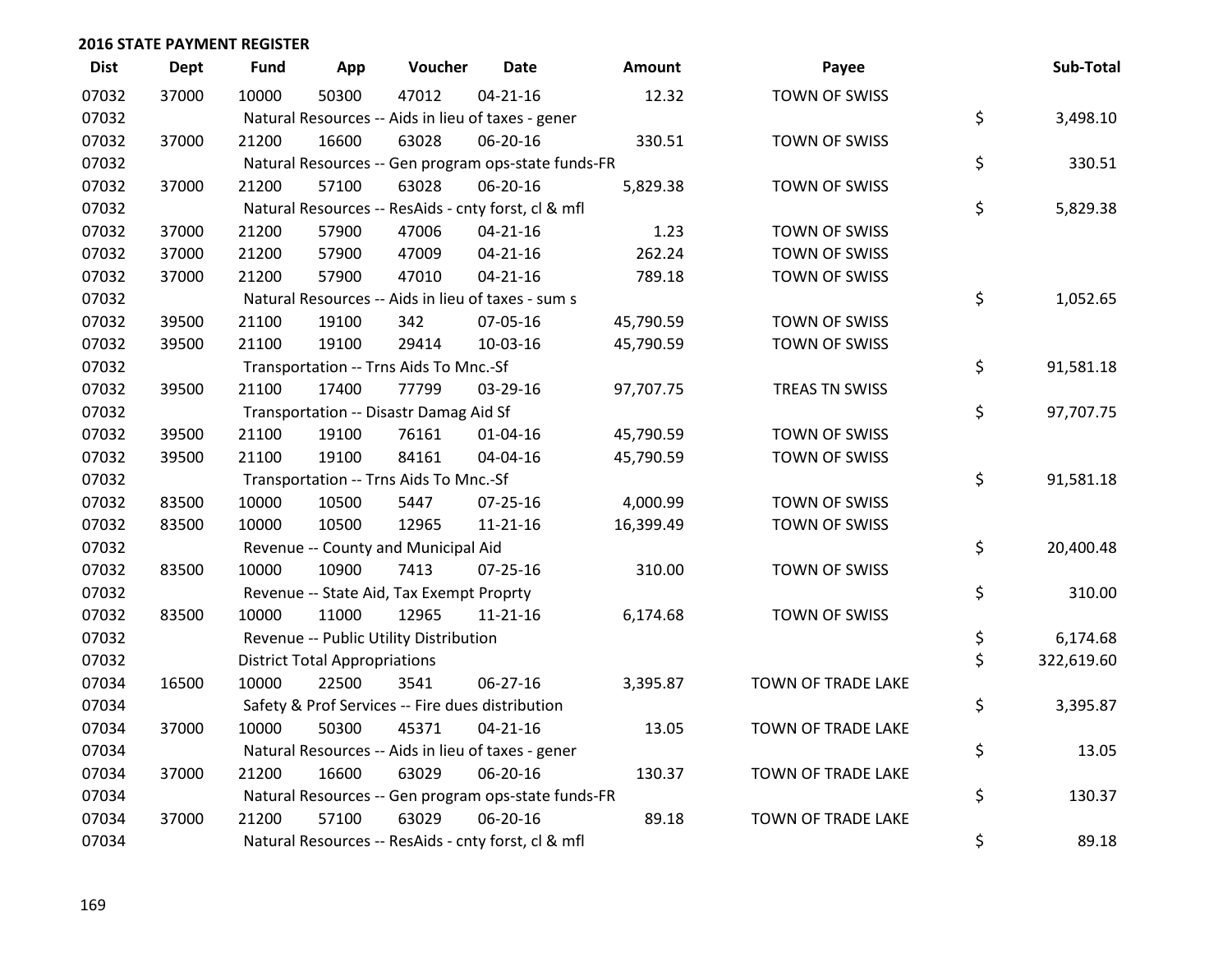| <b>Dist</b> | Dept  | <b>Fund</b> | App                                  | Voucher                                             | <b>Date</b>    | Amount     | Payee                | Sub-Total        |
|-------------|-------|-------------|--------------------------------------|-----------------------------------------------------|----------------|------------|----------------------|------------------|
| 07034       | 37000 | 21200       | 57900                                | 45372                                               | $04 - 21 - 16$ | 0.12       | TOWN OF TRADE LAKE   |                  |
| 07034       | 37000 | 21200       | 57900                                | 45373                                               | $04 - 21 - 16$ | 1.41       | TOWN OF TRADE LAKE   |                  |
| 07034       |       |             |                                      | Natural Resources -- Aids in lieu of taxes - sum s  |                |            |                      | \$<br>1.53       |
| 07034       | 39500 | 21100       | 19100                                | 343                                                 | 07-05-16       | 29,088.42  | TOWN OF TRADE LAKE   |                  |
| 07034       | 39500 | 21100       | 19100                                | 29415                                               | 10-03-16       | 29,088.42  | TOWN OF TRADE LAKE   |                  |
| 07034       | 39500 | 21100       | 19100                                | 76162                                               | $01 - 04 - 16$ | 29,088.42  | TOWN OF TRADE LAKE   |                  |
| 07034       | 39500 | 21100       | 19100                                | 84162                                               | 04-04-16       | 29,088.42  | TOWN OF TRADE LAKE   |                  |
| 07034       |       |             |                                      | Transportation -- Trns Aids To Mnc.-Sf              |                |            |                      | \$<br>116,353.68 |
| 07034       | 83500 | 10000       | 10500                                | 5448                                                | $07 - 25 - 16$ | 2,089.53   | TOWN OF TRADE LAKE   |                  |
| 07034       | 83500 | 10000       | 10500                                | 12966                                               | $11 - 21 - 16$ | 11,840.65  | TOWN OF TRADE LAKE   |                  |
| 07034       |       |             |                                      | Revenue -- County and Municipal Aid                 |                |            |                      | \$<br>13,930.18  |
| 07034       | 83500 | 10000       | 10900                                | 7414                                                | $07 - 25 - 16$ | 17.00      | TOWN OF TRADE LAKE   |                  |
| 07034       |       |             |                                      | Revenue -- State Aid, Tax Exempt Proprty            |                |            |                      | \$<br>17.00      |
| 07034       |       |             | <b>District Total Appropriations</b> |                                                     |                |            |                      | \$<br>133,930.86 |
| 07036       | 16500 | 10000       | 22500                                | 3542                                                | 06-27-16       | 2,490.94   | <b>TOWN OF UNION</b> |                  |
| 07036       |       |             |                                      | Safety & Prof Services -- Fire dues distribution    |                |            |                      | \$<br>2,490.94   |
| 07036       | 37000 | 21200       | 16600                                | 63030                                               | 06-20-16       | 232.55     | TOWN OF UNION        |                  |
| 07036       |       |             |                                      | Natural Resources -- Gen program ops-state funds-FR |                |            |                      | \$<br>232.55     |
| 07036       | 37000 | 21200       | 57100                                | 63030                                               | 06-20-16       | 3,117.27   | TOWN OF UNION        |                  |
| 07036       |       |             |                                      | Natural Resources -- ResAids - cnty forst, cl & mfl |                |            |                      | \$<br>3,117.27   |
| 07036       | 37000 | 21200       | 57900                                | 45898                                               | $04 - 21 - 16$ | 3,183.48   | TOWN OF UNION        |                  |
| 07036       |       |             |                                      | Natural Resources -- Aids in lieu of taxes - sum s  |                |            |                      | \$<br>3,183.48   |
| 07036       | 37000 | 21200       | 58900                                | 102119                                              | $11 - 18 - 16$ | 341.52     | TOWN OF UNION        |                  |
| 07036       |       |             |                                      | Natural Resources -- Resource aids - distribution o |                |            |                      | \$<br>341.52     |
| 07036       | 39500 | 21100       | 17400                                | 15476                                               | 08-23-16       | 100,947.95 | TOWN OF UNION        |                  |
| 07036       | 39500 | 21100       | 17400                                | 52164                                               | $11 - 16 - 16$ | 76,522.56  | TOWN OF UNION        |                  |
| 07036       |       |             |                                      | Transportation -- Disastr Damag Aid Sf              |                |            |                      | \$<br>177,470.51 |
| 07036       | 39500 | 21100       | 19100                                | 344                                                 | 07-05-16       | 20,594.20  | TOWN OF UNION        |                  |
| 07036       | 39500 | 21100       | 19100                                | 29416                                               | 10-03-16       | 20,594.22  | TOWN OF UNION        |                  |
| 07036       | 39500 | 21100       | 19100                                | 76163                                               | $01 - 04 - 16$ | 20,594.20  | TOWN OF UNION        |                  |
| 07036       | 39500 | 21100       | 19100                                | 84163                                               | 04-04-16       | 20,594.20  | TOWN OF UNION        |                  |
| 07036       |       |             |                                      | Transportation -- Trns Aids To Mnc.-Sf              |                |            |                      | \$<br>82,376.82  |
| 07036       | 83500 | 10000       | 10500                                | 5449                                                | $07 - 25 - 16$ | 775.24     | TOWN OF UNION        |                  |
| 07036       | 83500 | 10000       | 10500                                | 12967                                               | $11 - 21 - 16$ | 3,697.04   | <b>TOWN OF UNION</b> |                  |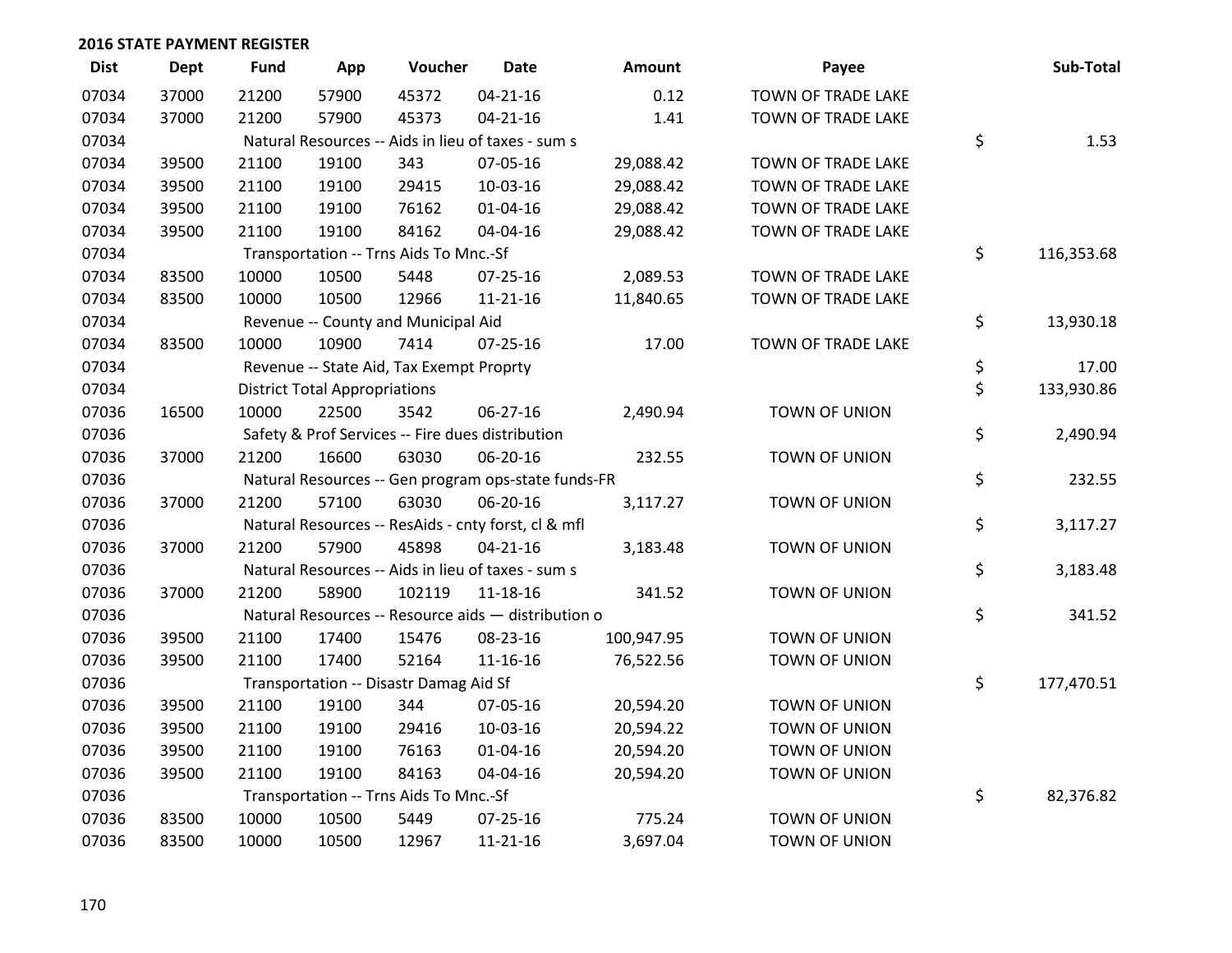| <b>Dist</b> | <b>Dept</b> | Fund  | App                                  | Voucher                                  | <b>Date</b>                                         | <b>Amount</b> | Payee                  | Sub-Total        |
|-------------|-------------|-------|--------------------------------------|------------------------------------------|-----------------------------------------------------|---------------|------------------------|------------------|
| 07036       |             |       |                                      | Revenue -- County and Municipal Aid      |                                                     |               |                        | \$<br>4,472.28   |
| 07036       | 83500       | 10000 | 11000                                | 12967                                    | 11-21-16                                            | 322.12        | TOWN OF UNION          |                  |
| 07036       |             |       |                                      | Revenue -- Public Utility Distribution   |                                                     |               |                        | \$<br>322.12     |
| 07036       |             |       | <b>District Total Appropriations</b> |                                          |                                                     |               |                        | \$<br>274,007.49 |
| 07038       | 16500       | 10000 | 22500                                | 3543                                     | $06 - 27 - 16$                                      | 5,431.41      | TOWN OF WEBB LAKE      |                  |
| 07038       |             |       |                                      |                                          | Safety & Prof Services -- Fire dues distribution    |               |                        | \$<br>5,431.41   |
| 07038       | 37000       | 21200 | 16600                                | 63031                                    | 06-20-16                                            | 313.03        | TOWN OF WEBB LAKE      |                  |
| 07038       |             |       |                                      |                                          | Natural Resources -- Gen program ops-state funds-FR |               |                        | \$<br>313.03     |
| 07038       | 37000       | 21200 | 57100                                | 63031                                    | 06-20-16                                            | 3,195.00      | TOWN OF WEBB LAKE      |                  |
| 07038       |             |       |                                      |                                          | Natural Resources -- ResAids - cnty forst, cl & mfl |               |                        | \$<br>3,195.00   |
| 07038       | 37000       | 27400 | 67000                                | 55694                                    | $05-27-16$                                          | 2,166.28      | TOWN OF WEBB LAKE      |                  |
| 07038       |             |       |                                      |                                          | Natural Resources -- Fin asst for responsible units |               |                        | \$<br>2,166.28   |
| 07038       | 39500       | 21100 | 17400                                | 15483                                    | 08-23-16                                            | 1,851.87      | TOWN OF WEBB LAKE      |                  |
| 07038       | 39500       | 21100 | 17400                                | 52156                                    | 11-16-16                                            | 26,046.56     | TOWN OF WEBB LAKE      |                  |
| 07038       | 39500       | 21100 | 17400                                | 56012                                    | 11-29-16                                            | 78,495.31     | TOWN OF WEBB LAKE      |                  |
| 07038       |             |       |                                      | Transportation -- Disastr Damag Aid Sf   |                                                     |               |                        | \$<br>106,393.74 |
| 07038       | 39500       | 21100 | 19100                                | 345                                      | 07-05-16                                            | 41,562.75     | TOWN OF WEBB LAKE      |                  |
| 07038       | 39500       | 21100 | 19100                                | 29417                                    | 10-03-16                                            | 41,562.75     | TOWN OF WEBB LAKE      |                  |
| 07038       |             |       |                                      | Transportation -- Trns Aids To Mnc.-Sf   |                                                     |               |                        | \$<br>83,125.50  |
| 07038       | 39500       | 21100 | 17400                                | 75430                                    | 03-03-16                                            | 103,759.05    | TREAS TN WEBB LAKE     |                  |
| 07038       |             |       |                                      | Transportation -- Disastr Damag Aid Sf   |                                                     |               |                        | \$<br>103,759.05 |
| 07038       | 39500       | 21100 | 19100                                | 76164                                    | $01 - 04 - 16$                                      | 41,562.75     | TOWN OF WEBB LAKE      |                  |
| 07038       | 39500       | 21100 | 19100                                | 84164                                    | 04-04-16                                            | 41,562.75     | TOWN OF WEBB LAKE      |                  |
| 07038       |             |       |                                      | Transportation -- Trns Aids To Mnc.-Sf   |                                                     |               |                        | \$<br>83,125.50  |
| 07038       | 83500       | 10000 | 10500                                | 5450                                     | 07-25-16                                            | 523.01        | TOWN OF WEBB LAKE      |                  |
| 07038       | 83500       | 10000 | 10500                                | 12968                                    | 11-21-16                                            | 2,938.19      | TOWN OF WEBB LAKE      |                  |
| 07038       |             |       |                                      | Revenue -- County and Municipal Aid      |                                                     |               |                        | \$<br>3,461.20   |
| 07038       | 83500       | 10000 | 10900                                | 7415                                     | $07 - 25 - 16$                                      | 4.00          | TOWN OF WEBB LAKE      |                  |
| 07038       |             |       |                                      | Revenue -- State Aid, Tax Exempt Proprty |                                                     |               |                        | \$<br>4.00       |
| 07038       | 83500       | 10000 | 11000                                | 12968                                    | $11 - 21 - 16$                                      | 29.25         | TOWN OF WEBB LAKE      |                  |
| 07038       |             |       |                                      | Revenue -- Public Utility Distribution   |                                                     |               |                        | \$<br>29.25      |
| 07038       |             |       | <b>District Total Appropriations</b> |                                          |                                                     |               |                        | \$<br>391,003.96 |
| 07040       | 16500       | 10000 | 22500                                | 3544                                     | 06-27-16                                            | 797.75        | TOWN OF WEST MARSHLAND |                  |
| 07040       |             |       |                                      |                                          | Safety & Prof Services -- Fire dues distribution    |               |                        | \$<br>797.75     |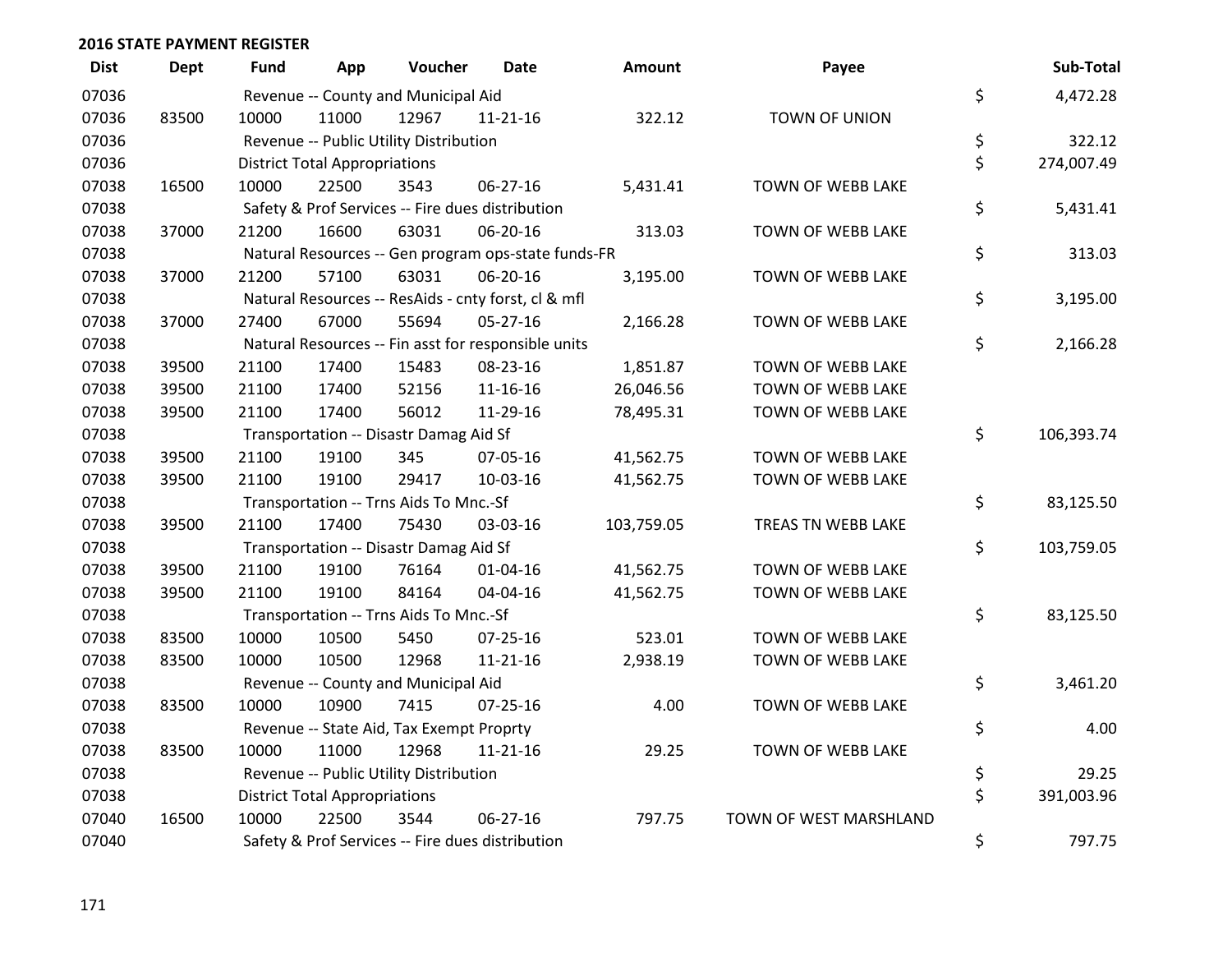| <b>Dist</b> | <b>Dept</b> | <b>Fund</b> | App                                  | Voucher                                             | Date           | <b>Amount</b> | Payee                   | Sub-Total        |
|-------------|-------------|-------------|--------------------------------------|-----------------------------------------------------|----------------|---------------|-------------------------|------------------|
| 07040       | 37000       | 10000       | 50300                                | 28845                                               | $02 - 12 - 16$ | 12,467.86     | TOWN OF WEST MARSHLAND  |                  |
| 07040       | 37000       | 10000       | 50300                                | 28846                                               | $02 - 12 - 16$ | 19,404.21     | TOWN OF WEST MARSHLAND  |                  |
| 07040       | 37000       | 10000       | 50300                                | 45498                                               | $04 - 21 - 16$ | 1,296.48      | TOWN OF WEST MARSHLAND  |                  |
| 07040       |             |             |                                      | Natural Resources -- Aids in lieu of taxes - gener  |                |               |                         | \$<br>33,168.55  |
| 07040       | 37000       | 21200       | 16600                                | 63032                                               | 06-20-16       | 583.52        | TOWN OF WEST MARSHLAND  |                  |
| 07040       |             |             |                                      | Natural Resources -- Gen program ops-state funds-FR |                |               |                         | \$<br>583.52     |
| 07040       | 37000       | 21200       | 57100                                | 63032                                               | 06-20-16       | 1,134.62      | TOWN OF WEST MARSHLAND  |                  |
| 07040       |             |             |                                      | Natural Resources -- ResAids - cnty forst, cl & mfl |                |               |                         | \$<br>1,134.62   |
| 07040       | 37000       | 21200       | 57900                                | 45496                                               | $04 - 21 - 16$ | 4,170.39      | TOWN OF WEST MARSHLAND  |                  |
| 07040       | 37000       | 21200       | 57900                                | 45497                                               | $04 - 21 - 16$ | 19,622.23     | TOWN OF WEST MARSHLAND  |                  |
| 07040       |             |             |                                      | Natural Resources -- Aids in lieu of taxes - sum s  |                |               |                         | \$<br>23,792.62  |
| 07040       | 39500       | 21100       | 19100                                | 346                                                 | 07-05-16       | 49,429.39     | TOWN OF WEST MARSHLAND  |                  |
| 07040       | 39500       | 21100       | 19100                                | 29418                                               | 10-03-16       | 49,429.41     | TOWN OF WEST MARSHLAND  |                  |
| 07040       | 39500       | 21100       | 19100                                | 76165                                               | $01 - 04 - 16$ | 49,429.39     | TOWN OF WEST MARSHLAND  |                  |
| 07040       | 39500       | 21100       | 19100                                | 84165                                               | 04-04-16       | 49,429.39     | TOWN OF WEST MARSHLAND  |                  |
| 07040       |             |             |                                      | Transportation -- Trns Aids To Mnc.-Sf              |                |               |                         | \$<br>197,717.58 |
| 07040       | 39500       | 21100       | 27800                                | 83774                                               | 06-03-16       | 14,933.54     | TREAS TN WEST MARSHLAND |                  |
| 07040       |             |             |                                      | Transportation -- Loc Rd Imp Prg St Fd              |                |               |                         | \$<br>14,933.54  |
| 07040       | 83500       | 10000       | 10500                                | 5451                                                | $07 - 25 - 16$ | 3,301.19      | TOWN OF WEST MARSHLAND  |                  |
| 07040       | 83500       | 10000       | 10500                                | 12969                                               | $11 - 21 - 16$ | 18,706.73     | TOWN OF WEST MARSHLAND  |                  |
| 07040       |             |             |                                      | Revenue -- County and Municipal Aid                 |                |               |                         | \$<br>22,007.92  |
| 07040       | 83500       | 10000       | 10900                                | 7416                                                | $07 - 25 - 16$ | 1.00          | TOWN OF WEST MARSHLAND  |                  |
| 07040       |             |             |                                      | Revenue -- State Aid, Tax Exempt Proprty            |                |               |                         | \$<br>1.00       |
| 07040       | 83500       | 10000       | 50100                                | 2442                                                | $01-29-16$     | 86.30         | TOWN OF WEST MARSHLAND  |                  |
| 07040       |             |             |                                      | Revenue -- Payments for municipal svcs              |                |               |                         | \$<br>86.30      |
| 07040       |             |             | <b>District Total Appropriations</b> |                                                     |                |               |                         | \$<br>294,223.40 |
| 07042       | 16500       | 10000       | 22500                                | 3545                                                | 06-27-16       | 3,669.15      | TOWN OF WOOD RIVER      |                  |
| 07042       |             |             |                                      | Safety & Prof Services -- Fire dues distribution    |                |               |                         | \$<br>3,669.15   |
| 07042       | 37000       | 10000       | 50300                                | 28961                                               | $02 - 12 - 16$ | 7,184.74      | TOWN OF WOOD RIVER      |                  |
| 07042       |             |             |                                      | Natural Resources -- Aids in lieu of taxes - gener  |                |               |                         | \$<br>7,184.74   |
| 07042       | 37000       | 21200       | 16600                                | 63033                                               | 06-20-16       | 100.77        | TOWN OF WOOD RIVER      |                  |
| 07042       |             |             |                                      | Natural Resources -- Gen program ops-state funds-FR |                |               |                         | \$<br>100.77     |
| 07042       | 37000       | 21200       | 57100                                | 63033                                               | 06-20-16       | 45.28         | TOWN OF WOOD RIVER      |                  |
| 07042       |             |             |                                      | Natural Resources -- ResAids - cnty forst, cl & mfl |                |               |                         | \$<br>45.28      |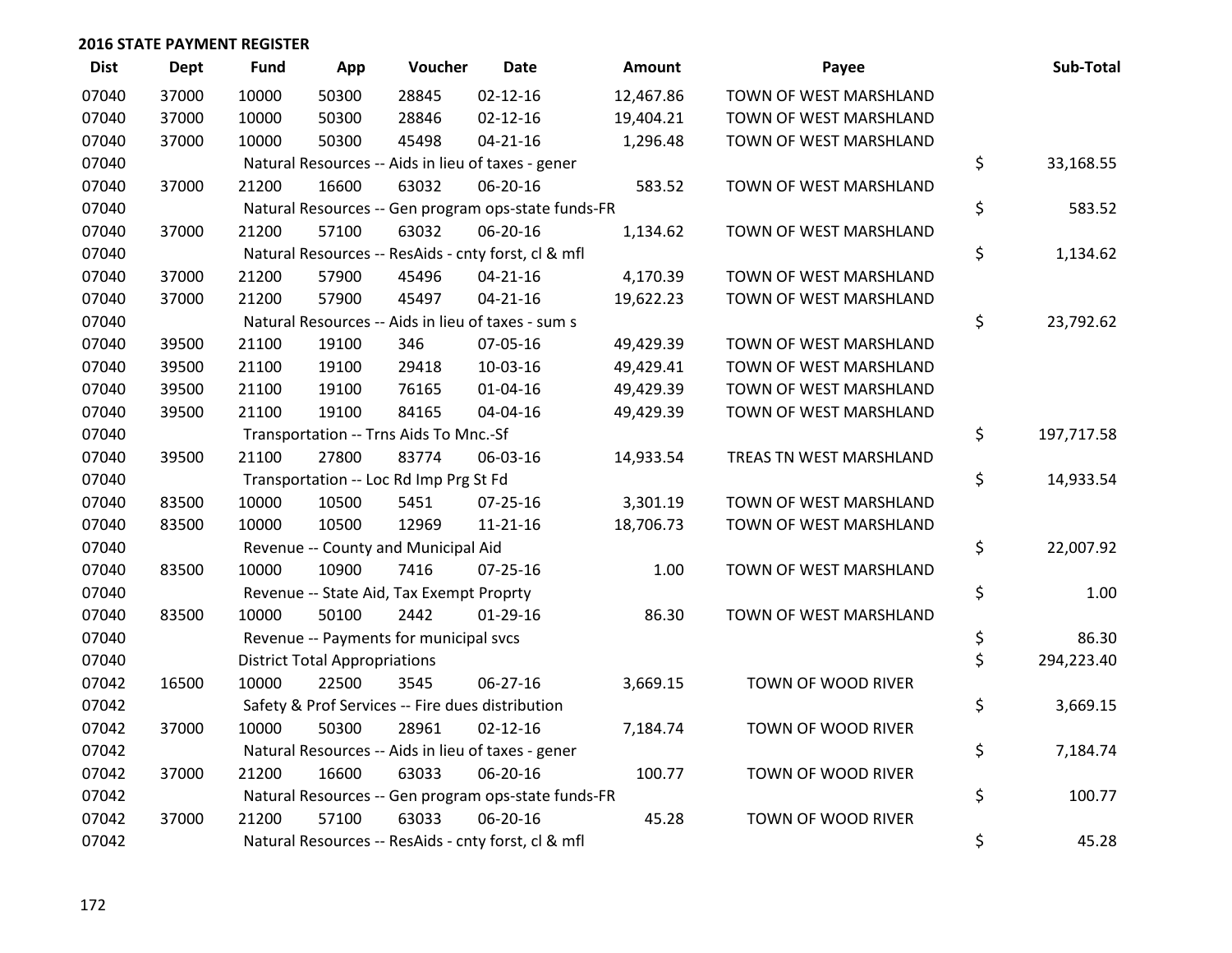| <b>Dist</b> | <b>Dept</b> | <b>Fund</b> | App                                  | Voucher                                  | Date                                                 | <b>Amount</b> | Payee                        | Sub-Total        |
|-------------|-------------|-------------|--------------------------------------|------------------------------------------|------------------------------------------------------|---------------|------------------------------|------------------|
| 07042       | 37000       | 21200       | 57900                                | 45819                                    | $04 - 21 - 16$                                       | 419.62        | TOWN OF WOOD RIVER           |                  |
| 07042       | 37000       | 21200       | 57900                                | 45820                                    | $04 - 21 - 16$                                       | 4.75          | TOWN OF WOOD RIVER           |                  |
| 07042       |             |             |                                      |                                          | Natural Resources -- Aids in lieu of taxes - sum s   |               |                              | \$<br>424.37     |
| 07042       | 39500       | 21100       | 19100                                | 347                                      | 07-05-16                                             | 26,743.29     | TOWN OF WOOD RIVER           |                  |
| 07042       | 39500       | 21100       | 19100                                | 29419                                    | 10-03-16                                             | 26,743.29     | TOWN OF WOOD RIVER           |                  |
| 07042       | 39500       | 21100       | 19100                                | 76166                                    | $01 - 04 - 16$                                       | 26,743.29     | TOWN OF WOOD RIVER           |                  |
| 07042       | 39500       | 21100       | 19100                                | 84166                                    | 04-04-16                                             | 26,743.29     | TOWN OF WOOD RIVER           |                  |
| 07042       |             |             |                                      | Transportation -- Trns Aids To Mnc.-Sf   |                                                      |               |                              | \$<br>106,973.16 |
| 07042       | 83500       | 10000       | 10500                                | 5452                                     | $07 - 25 - 16$                                       | 3,061.18      | TOWN OF WOOD RIVER           |                  |
| 07042       | 83500       | 10000       | 10500                                | 12970                                    | $11 - 21 - 16$                                       | 18,154.40     | TOWN OF WOOD RIVER           |                  |
| 07042       |             |             |                                      | Revenue -- County and Municipal Aid      |                                                      |               |                              | \$<br>21,215.58  |
| 07042       | 83500       | 10000       | 10900                                | 7417                                     | $07 - 25 - 16$                                       | 390.00        | TOWN OF WOOD RIVER           |                  |
| 07042       |             |             |                                      | Revenue -- State Aid, Tax Exempt Proprty |                                                      |               |                              | \$<br>390.00     |
| 07042       | 83500       | 10000       | 11000                                | 12970                                    | $11 - 21 - 16$                                       | 1,789.11      | TOWN OF WOOD RIVER           |                  |
| 07042       |             |             |                                      | Revenue -- Public Utility Distribution   |                                                      |               |                              | \$<br>1,789.11   |
| 07042       |             |             | <b>District Total Appropriations</b> |                                          |                                                      |               |                              | \$<br>141,792.16 |
| 07131       | 16500       | 10000       | 22500                                | 3546                                     | 06-27-16                                             | 2,547.04      | <b>VILLAGE OF GRANTSBURG</b> |                  |
| 07131       |             |             |                                      |                                          | Safety & Prof Services -- Fire dues distribution     |               |                              | \$<br>2,547.04   |
| 07131       | 25500       | 10000       | 34300                                | 51401                                    | $10-31-16$                                           | 1,128.38      | <b>VILLAGE OF GRANTSBURG</b> |                  |
| 07131       | 25500       | 10000       | 34300                                | 56820                                    | 12-12-16                                             | 358.87        | <b>VILLAGE OF GRANTSBURG</b> |                  |
| 07131       |             |             |                                      |                                          | Public Instruction -- Federal funds, local assistanc |               |                              | \$<br>1,487.25   |
| 07131       | 37000       | 10000       | 50300                                | 46786                                    | $04 - 21 - 16$                                       | 18.94         | <b>VILLAGE OF GRANTSBURG</b> |                  |
| 07131       |             |             |                                      |                                          | Natural Resources -- Aids in lieu of taxes - gener   |               |                              | \$<br>18.94      |
| 07131       | 37000       | 21200       | 57900                                | 46785                                    | $04 - 21 - 16$                                       | 35.20         | <b>VILLAGE OF GRANTSBURG</b> |                  |
| 07131       | 37000       | 21200       | 57900                                | 46787                                    | $04 - 21 - 16$                                       | 364.45        | <b>VILLAGE OF GRANTSBURG</b> |                  |
| 07131       |             |             |                                      |                                          | Natural Resources -- Aids in lieu of taxes - sum s   |               |                              | \$<br>399.65     |
| 07131       | 39500       | 21100       | 18500                                | 39622                                    | 10-19-16                                             | 4,000.00      | <b>VILLAGE OF GRANTSBURG</b> |                  |
| 07131       |             |             |                                      | Transportation -- Hwy Sfty Loc Aid Ffd   |                                                      |               |                              | \$<br>4,000.00   |
| 07131       | 39500       | 21100       | 19100                                | 348                                      | 07-05-16                                             | 22,412.98     | <b>VILLAGE OF GRANTSBURG</b> |                  |
| 07131       | 39500       | 21100       | 19100                                | 29420                                    | 10-03-16                                             | 22,412.99     | <b>VILLAGE OF GRANTSBURG</b> |                  |
| 07131       | 39500       | 21100       | 19100                                | 76167                                    | $01 - 04 - 16$                                       | 22,412.98     | <b>VILLAGE OF GRANTSBURG</b> |                  |
| 07131       | 39500       | 21100       | 19100                                | 84167                                    | 04-04-16                                             | 22,412.98     | <b>VILLAGE OF GRANTSBURG</b> |                  |
| 07131       |             |             |                                      | Transportation -- Trns Aids To Mnc.-Sf   |                                                      |               |                              | \$<br>89,651.93  |
| 07131       | 45500       | 10000       | 23100                                | 20590                                    | 12-09-16                                             | 800.00        | <b>VILLAGE OF GRANTSBURG</b> |                  |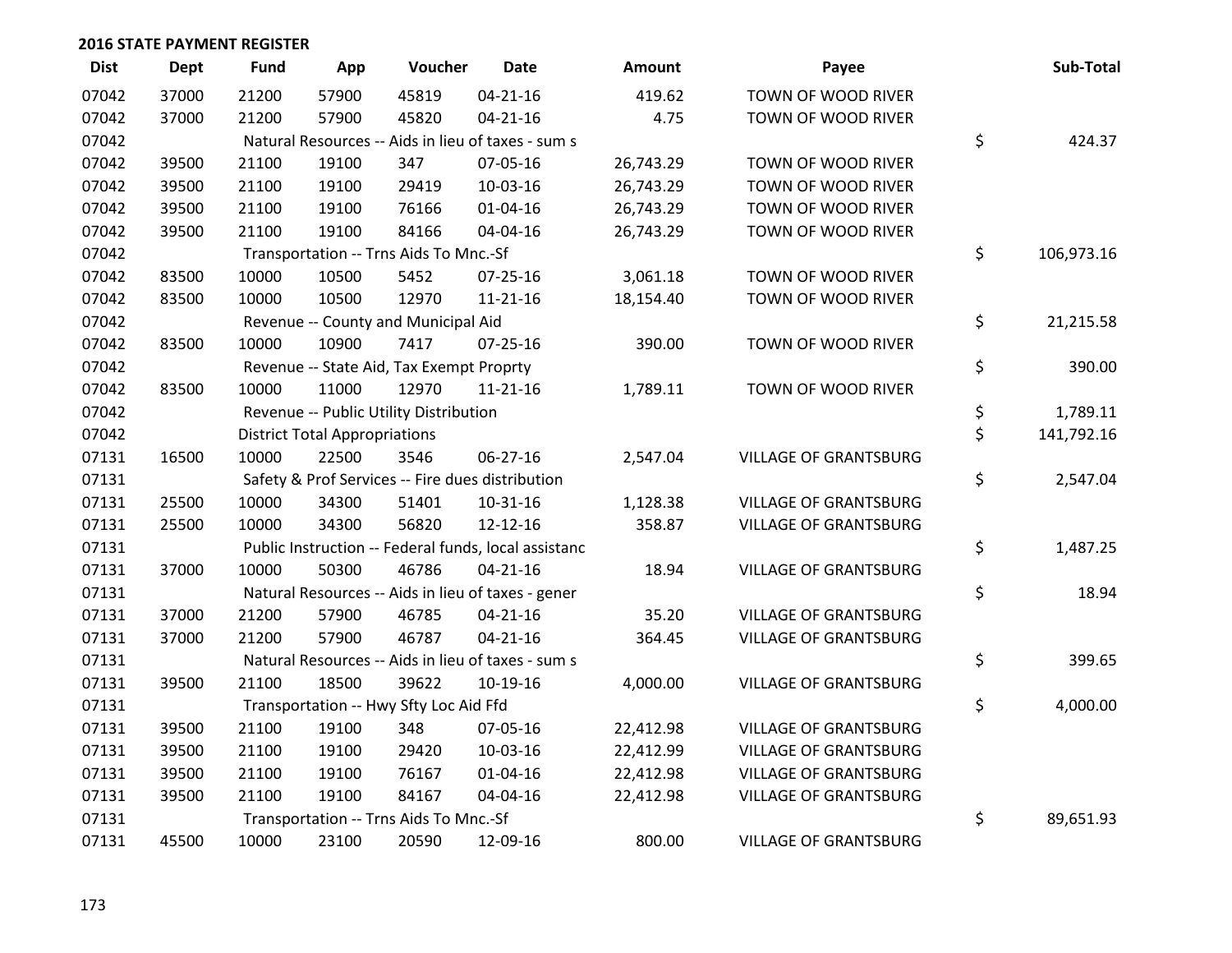| <b>Dist</b> | <b>Dept</b> | <b>Fund</b> | App                                  | Voucher                                  | <b>Date</b>                                        | <b>Amount</b> | Payee                        | Sub-Total        |
|-------------|-------------|-------------|--------------------------------------|------------------------------------------|----------------------------------------------------|---------------|------------------------------|------------------|
| 07131       |             |             |                                      | Justice -- Law enforcement train, local  |                                                    |               |                              | \$<br>800.00     |
| 07131       | 83500       | 10000       | 10500                                | 5453                                     | $07 - 25 - 16$                                     | 75,268.02     | <b>VILLAGE OF GRANTSBURG</b> |                  |
| 07131       | 83500       | 10000       | 10500                                | 12971                                    | $11 - 21 - 16$                                     | 338,659.86    | <b>VILLAGE OF GRANTSBURG</b> |                  |
| 07131       |             |             |                                      | Revenue -- County and Municipal Aid      |                                                    |               |                              | \$<br>413,927.88 |
| 07131       | 83500       | 10000       | 10900                                | 7418                                     | $07 - 25 - 16$                                     | 3,126.00      | <b>VILLAGE OF GRANTSBURG</b> |                  |
| 07131       | 83500       | 10000       | 10900                                | 9562                                     | $07 - 25 - 16$                                     | 2,110.00      | <b>VILLAGE OF GRANTSBURG</b> |                  |
| 07131       |             |             |                                      | Revenue -- State Aid, Tax Exempt Proprty |                                                    |               |                              | \$<br>5,236.00   |
| 07131       | 83500       | 10000       | 11000                                | 12971                                    | $11 - 21 - 16$                                     | 19,509.02     | <b>VILLAGE OF GRANTSBURG</b> |                  |
| 07131       |             |             |                                      | Revenue -- Public Utility Distribution   |                                                    |               |                              | \$<br>19,509.02  |
| 07131       | 83500       | 10000       | 50100                                | 2443                                     | $01-29-16$                                         | 5,167.55      | <b>VILLAGE OF GRANTSBURG</b> |                  |
| 07131       |             |             |                                      | Revenue -- Payments for municipal svcs   |                                                    |               |                              | \$<br>5,167.55   |
| 07131       |             |             | <b>District Total Appropriations</b> |                                          |                                                    |               |                              | \$<br>542,745.26 |
| 07181       | 16500       | 10000       | 22500                                | 3547                                     | 06-27-16                                           | 2,736.00      | <b>VILLAGE OF SIREN</b>      |                  |
| 07181       |             |             |                                      |                                          | Safety & Prof Services -- Fire dues distribution   |               |                              | \$<br>2,736.00   |
| 07181       | 37000       | 10000       | 50300                                | 46858                                    | $04 - 21 - 16$                                     | 21.46         | <b>VILLAGE OF SIREN</b>      |                  |
| 07181       |             |             |                                      |                                          | Natural Resources -- Aids in lieu of taxes - gener |               |                              | \$<br>21.46      |
| 07181       | 39500       | 21100       | 18500                                | 38879                                    | 10-19-16                                           | 4,000.00      | <b>VILLAGE OF SIREN</b>      |                  |
| 07181       |             |             |                                      | Transportation -- Hwy Sfty Loc Aid Ffd   |                                                    |               |                              | \$<br>4,000.00   |
| 07181       | 39500       | 21100       | 19100                                | 349                                      | 07-05-16                                           | 17,030.16     | <b>VILLAGE OF SIREN</b>      |                  |
| 07181       | 39500       | 21100       | 19100                                | 29421                                    | 10-03-16                                           | 17,030.18     | <b>VILLAGE OF SIREN</b>      |                  |
| 07181       |             |             |                                      | Transportation -- Trns Aids To Mnc.-Sf   |                                                    |               |                              | \$<br>34,060.34  |
| 07181       | 39500       | 21100       | 18500                                | 87737                                    | $07 - 15 - 16$                                     | 3,741.00      | TREAS VIL SIREN              |                  |
| 07181       |             |             |                                      | Transportation -- Hwy Sfty Loc Aid Ffd   |                                                    |               |                              | \$<br>3,741.00   |
| 07181       | 39500       | 21100       | 19100                                | 76168                                    | $01 - 04 - 16$                                     | 17,030.16     | <b>VILLAGE OF SIREN</b>      |                  |
| 07181       | 39500       | 21100       | 19100                                | 84168                                    | 04-04-16                                           | 17,030.16     | <b>VILLAGE OF SIREN</b>      |                  |
| 07181       |             |             |                                      | Transportation -- Trns Aids To Mnc.-Sf   |                                                    |               |                              | \$<br>34,060.32  |
| 07181       | 45500       | 10000       | 23100                                | 11312                                    | 06-09-16                                           | 320.00        | <b>VILLAGE OF SIREN</b>      |                  |
| 07181       |             |             |                                      | Justice -- Law enforcement train, local  |                                                    |               |                              | \$<br>320.00     |
| 07181       | 50500       | 10000       | 74300                                | 9653                                     | 02-05-16                                           | 25,000.00     | <b>VILLAGE OF SIREN</b>      |                  |
| 07181       |             |             |                                      |                                          | Administration -- Federal aid, local assistance    |               |                              | \$<br>25,000.00  |
| 07181       | 83500       | 10000       | 10500                                | 5454                                     | 07-25-16                                           | 25,046.65     | <b>VILLAGE OF SIREN</b>      |                  |
| 07181       | 83500       | 10000       | 10500                                | 12972                                    | $11 - 21 - 16$                                     | 140,466.14    | <b>VILLAGE OF SIREN</b>      |                  |
| 07181       |             |             |                                      | Revenue -- County and Municipal Aid      |                                                    |               |                              | \$<br>165,512.79 |
| 07181       | 83500       | 10000       | 10900                                | 7419                                     | $07 - 25 - 16$                                     | 555.00        | <b>VILLAGE OF SIREN</b>      |                  |